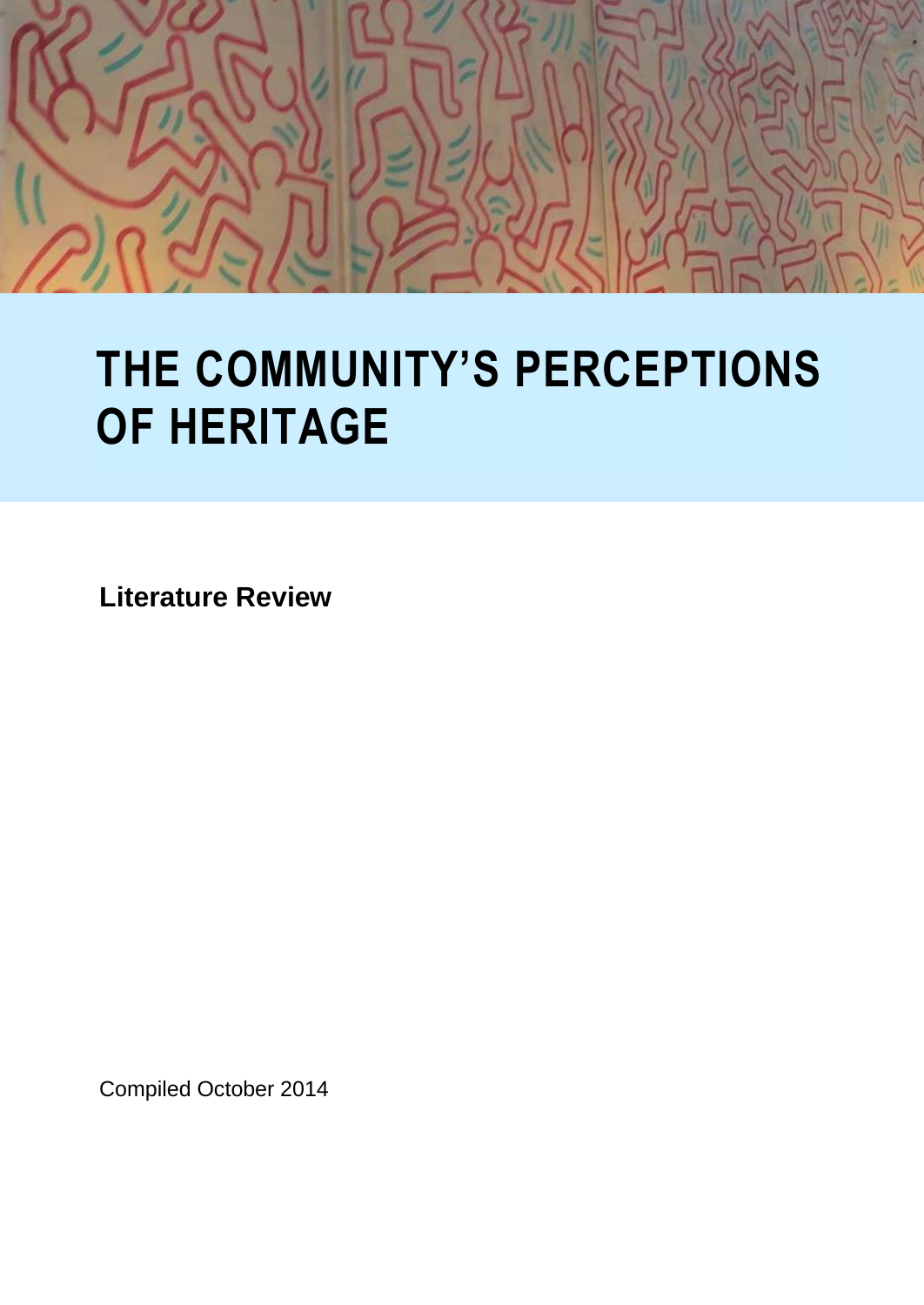## **Contents**

| 1.1<br>1.2<br>1.3                                    |  |
|------------------------------------------------------|--|
|                                                      |  |
| 3.1<br>3.2<br>3.3<br>3.4<br>3.5<br>3.6<br>3.7<br>3.8 |  |
|                                                      |  |
|                                                      |  |
|                                                      |  |

Appendices:

"The Community's Perceptions of Heritage – Appendices"

Appendix A: Existing Research and Surveys Appendix B: Detailed Survey Results - Deakin University Appendix C: Detailed Survey Results - Allen Consulting Group Appendix D: Detailed Survey Results - Mornington Peninsula Shire Council Appendix E: Tools and Techniques

Cover image: Keith Haring Mural, created 1984 35 Johnston Street Collingwood, Yarra City Victorian Heritage Register (VHR) No. H2055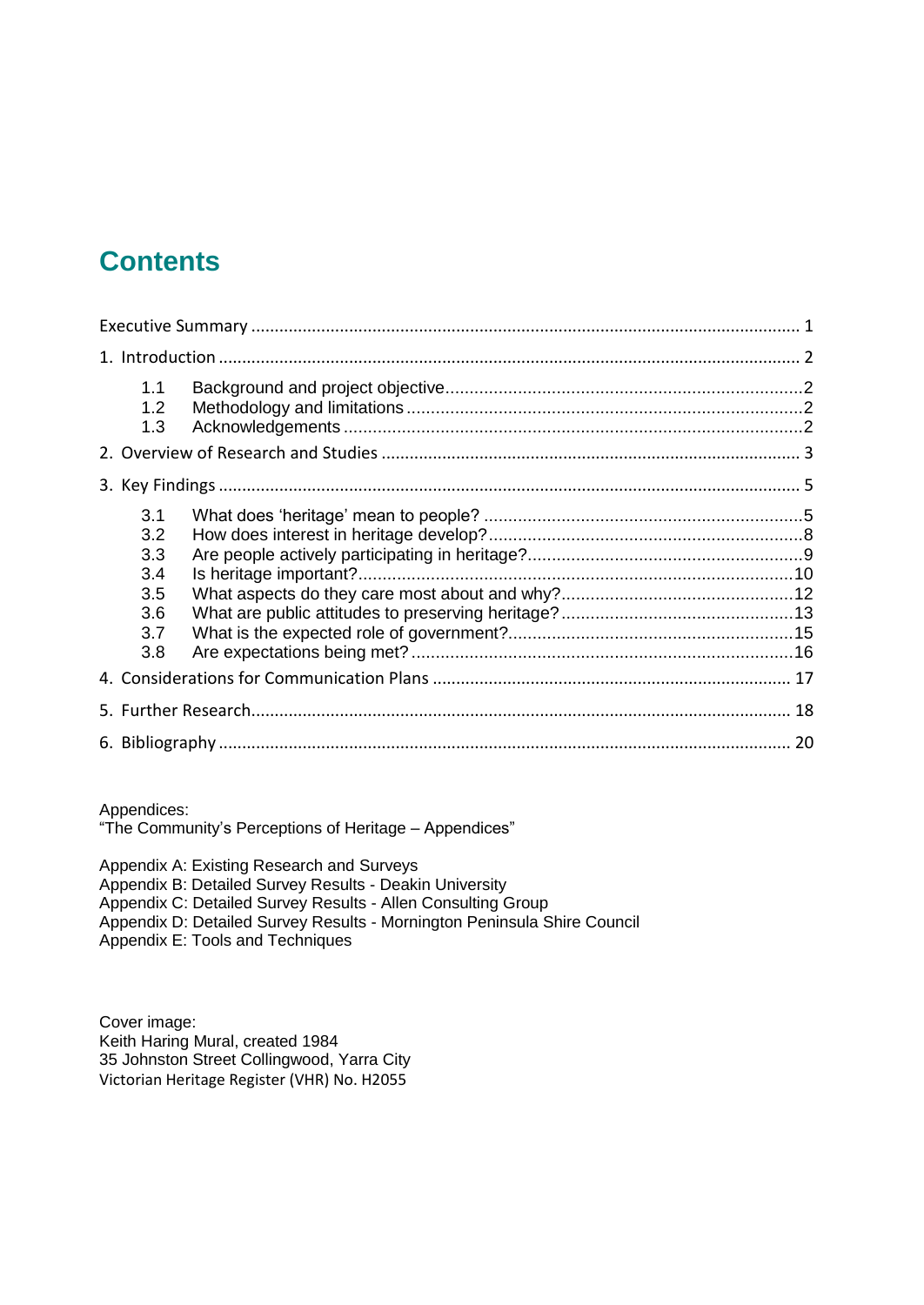### **Executive Summary**

The Heritage Council of Victoria commissioned a literature review of existing research and studies on community perceptions of heritage.

The purpose of the review was to inform communications planning and associated activities and help provide a basis for prioritising projects and expenditure.

It also looks to identify any gaps in existing research and what, if any, further research should be conducted.

The report is structured as follows:

- Introduction (Section 1): project objectives, methodology and acknowledgements
- Overview of Existing Research (Section 2): national, state/local and international
- Key Findings (Section 3): what 'heritage' means to people, how interest in heritage develops, public participation in heritage, its importance, what aspects are seen as most important and why, attitudes to the preservation of heritage, the expected role of government and whether expectations are being met.
- Considerations for Communication Plans (Section 4): key issues.
- Further Research (Section 5): recommendations for further research.

The key findings from each section are considered below:

#### **Existing Research**

The review found a key stakeholder in heritage management, the 'general public', was rarely consulted systematically on heritage issues.

There were no specific Victorian studies on public attitudes to heritage, although some state-level findings on attitudes to historic heritage are available from the Allen research.

#### **Key Findings**

- Heritage is a broad concept. It is one that many people have difficulty defining, from 'old buildings' and history, to intangible aspects and natural elements.
- Personal connections and a visit or experience which nurtures a connection are key links and an interest in heritage is not always acknowledged.
- Heritage is seen as both important and valuable to Australians and is influential in decisions on tourism and where people live.
- However, the economic benefits of heritage are not widely understood.
- Once personally connected, people develop an ongoing interest in protecting and preserving what is important to them.
- **Heritage is not merely about the objects, but what they mean to people.**
- The public is largely unaware of the roles that different tiers of government play in heritage but there is a high level of belief that not enough is being done particularly through education and protection.
- There is scope to facilitate public discussions about heritage, foster greater public involvement in heritage, provide additional support for owners of heritage properties and conduct further research including state specific research on attitudes to heritage, regular national research, data on economic and social benefits of heritage and a survey of heritage property owners.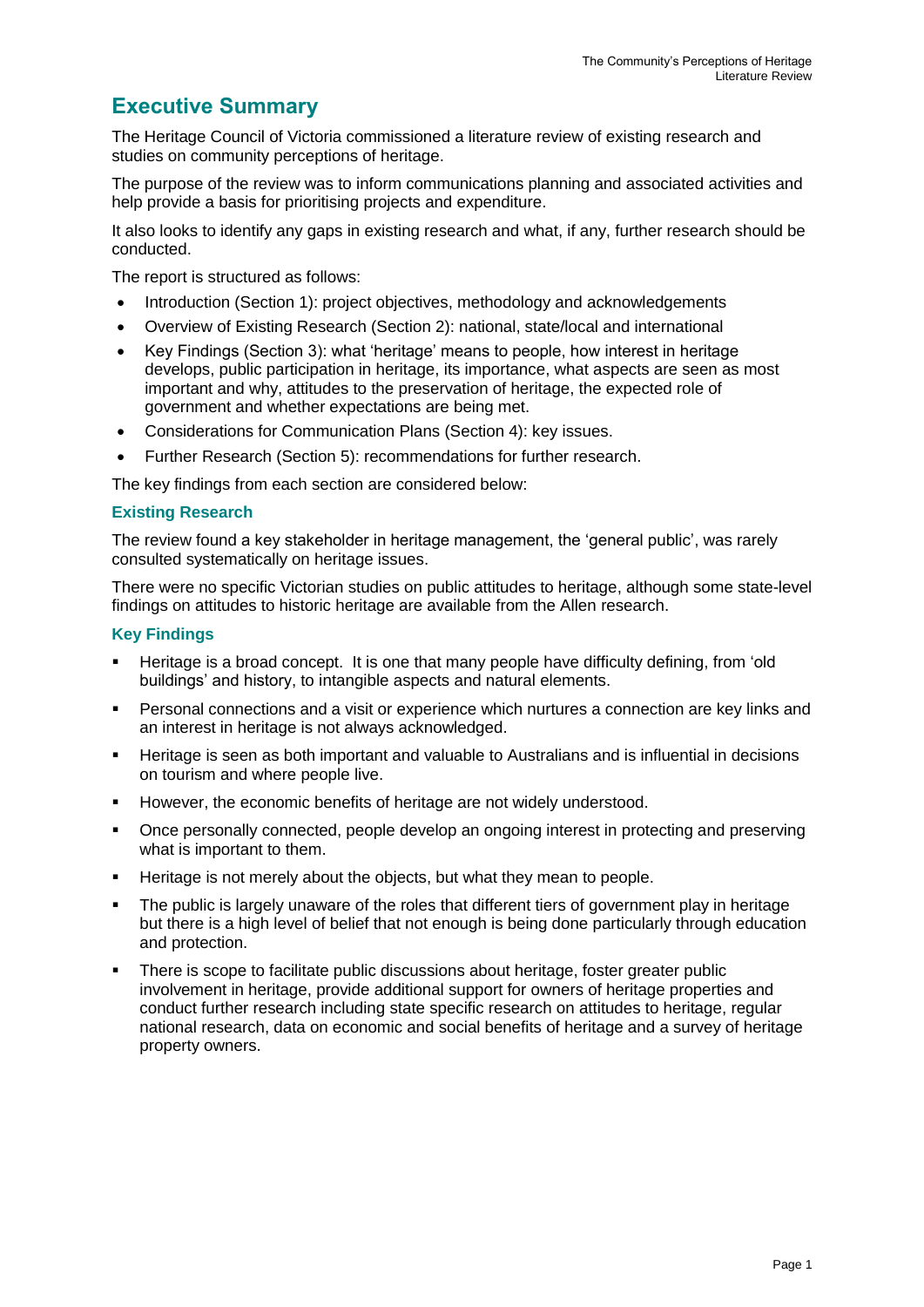## **1. Introduction**

The Heritage Council of Victoria commissioned a literature review of existing research and studies on community perceptions of heritage.

Established under the *Heritage Act 1995*, the Heritage Council of Victoria is charged with responsibility for the recognition, protection and celebration of Victoria's cultural heritage. Its role is broad and its functions include:

- promoting public understanding of Victoria's cultural heritage, community education and information programs
- advice and liaison to assist other government agencies and local councils on the protection and conservation of places and objects of heritage significance
- initiating and undertaking programs of research related to the identification, conservation or interpretation of Victoria's cultural heritage.

#### **1.1 Background and project objective**

The discourse on what constitutes heritage, which aspects are important, and how it can/should be consumed goes on largely among academics and heritage-related practitioners. By comparison, research on the general population's views is limited.

The specific objective of the project is:

 to review and summarise existing research and studies on the overall attitudes, opinions and experiences of the public regarding heritage and heritage protection.

The purpose of the review is to inform the Heritage Council of Victoria's and Heritage Victoria's communication plans and associated activities and to help provide a basis for prioritising projects and expenditure. It also looks to identify any gaps in existing research and what, if any, further research should be conducted.

#### **1.2 Methodology and limitations**

Following a decision to review research and studies in Australia and internationally, literature was sourced that would provide an overview of the range of research on public attitudes to heritage.

A review of all the available literature on the topic could not be undertaken within the parameters of this project. The sources reviewed focused on those that feature quantitative results, or largescale, in-depth qualitative studies, and in particular any research undertaken in Victoria and Australia. The report has made use of verbatim comments from qualitative studies to exemplify a particular viewpoint, although it is important to be aware that these views do not necessarily represent the views of all respondents.

The literature was assessed for key issues, lessons, insights and guidance on public attitudes to heritage and communication approaches that the Heritage Council and/or Heritage Victoria could pursue. A list of all references read for the literature review is provided in Section 6 of this report. Studies and papers were primarily sourced from government and academic research.

#### **1.3 Acknowledgements**

This report was prepared by Belinda Boerkamp and the following Heritage Council of Victoria and Heritage Victoria members and staff were involved in discussions for the literature review:

- Jon Hickman, Member Heritage Council of Victoria
- Leo Martin, Manager Secretariat, Heritage Council of Victoria
- Tanya Wolkenberg, Kerry Taylor & Pauline Hitchins, Stakeholder Relations & Media
- Tim Smith, Executive Director Heritage Victoria
- Renae Jarman, Heritage Operations Manager Heritage Victoria

The author would like to thank Dr Heath McDonald (PhD), Professor of Marketing at Swinburne University for his willingness to give up his time to discuss the findings of the Deakin University national research. Many of the key findings in this report draw on this research. In many cases, the results of these studies have not been paraphrased in the literature review so as to retain the original interpretation of the research. These are referenced within the report and the sources are detailed in Section 6.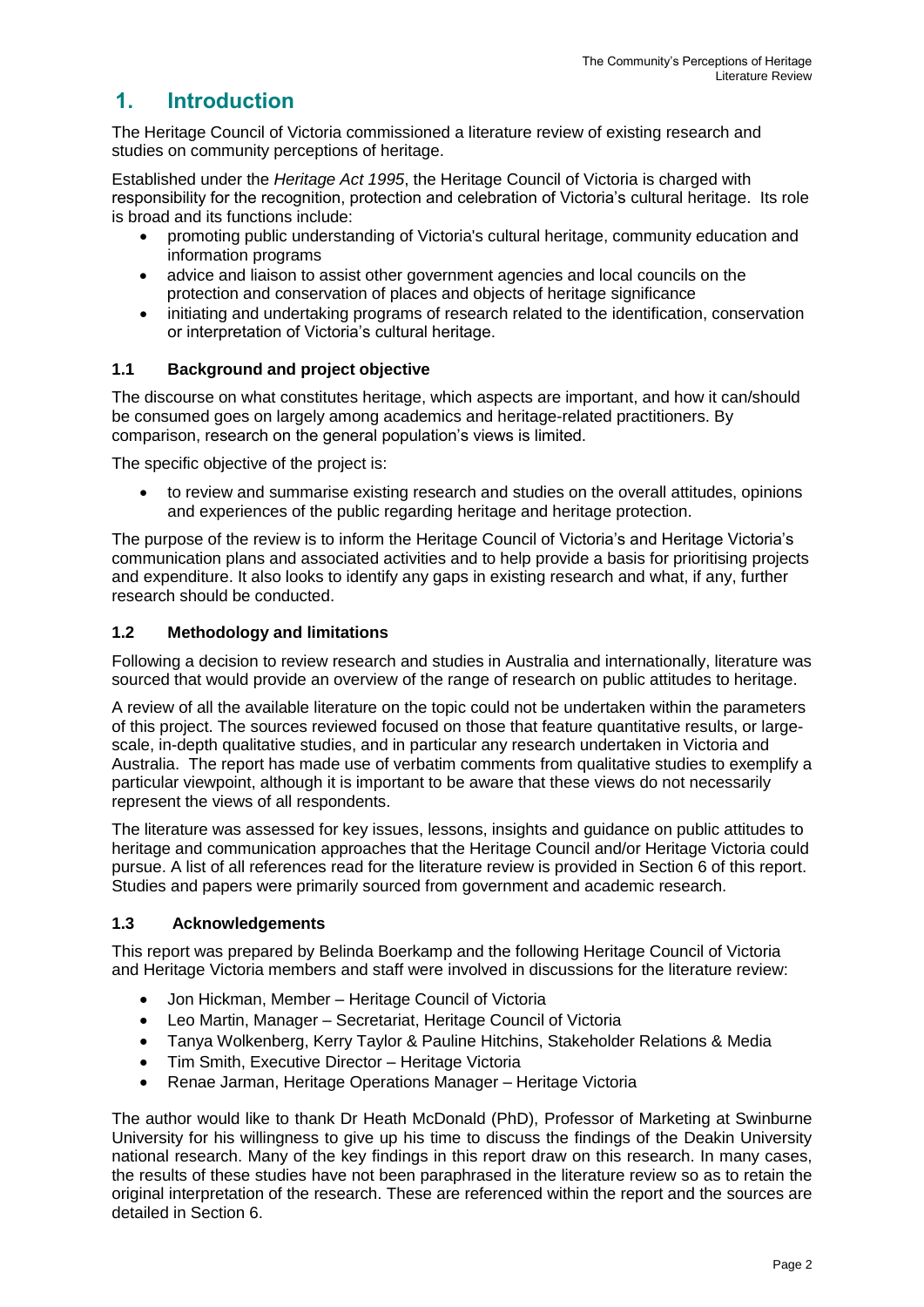## **2. Overview of Research and Studies**

Although a key stakeholder in heritage management, the 'general public' is rarely consulted systematically on heritage issues. Attempts to gauge interest in, and views on, heritage related issues have been limited to a number of studies worldwide.<sup>1</sup> Many of these focus on behavioural dimensions and attitudes towards the value of heritage.

A list of research and studies, and a summary of the objectives and methodology of key studies examined for this Literature Review are included in Appendix A.

#### **National (Australian)**

At a national level, several studies have been commissioned which examine aspects of the Australian public's interest in and attitudes to heritage.

Research commissioned by the Australian Government has explored public interest in Australian heritage, what factors lead people to develop an interest in heritage and engage in heritagerelated behaviours, and what elements of Australia's national heritage are seen as most important to protect and why.

- In 2004 research was undertaken by Colmar Brunton Social Research related to the *Distinctively Australian* initiative. It sought to measure the public's interest in Australian heritage, their views on the new National Heritage List and grants program, and their interest in Indigenous places, events and stories.
- Research carried out in 2006 by Deakin University examined the factors that lead people to develop an interest in heritage and subsequently engage in heritage-related activities. This knowledge allows more efficient and effective promotion of heritage. Qualitative research (focus groups and in-depth interviews) were used to gain a sense of how people defined heritage and what factors influenced their thinking and involvement. A quantitative largescale survey was then conducted to quantify the extent to which relevant attitudes and behaviours are held and undertaken, across the Australian population.<sup>i</sup> The research also examined which aspects of Australia's national heritage are seen as being most important to protect and what factors influence people's assessments.
- In 2010 the national quantitative survey by Deakin University was repeated and expanded to track any change in attitudes over time.

A study for the Heritage Chairs and Officials of Australia and New Zealand (HCOANZ) has looked at the value that people attach to the protection of 'historic' heritage. In 2005 a study by the Allen Consulting Group was commissioned to inform debate about the value of heritage conservation in Australia. As part of this work, a large-scale national survey investigated the degree to which people were willing to financially support greater historic heritage protection and which conservation outcomes they particularly value. It also examined public attitudes to heritage using a selection of questions derived from a 2003 MORI survey for English Heritage. Many of the survey results are reported at national and state levels, with some further divided into metropolitan and regional areas for each state.

The key findings from this Literature Review are largely based on the Deakin University and Allen Consulting Group research. **Table 1** summarises key features of these studies.

| <b>Research</b>           | <b>Description</b>                                               | Location     |
|---------------------------|------------------------------------------------------------------|--------------|
| <b>Allen Survey 2005</b>  | Nationally representative survey of over 2,000 Australians       | National     |
| <b>Deakin Qualitative</b> | Phase 1: 3 focus groups                                          | Melbourne    |
| Research 2006             | 18-25 years, 26-45 years, 46+ years                              | (metro only) |
|                           | Phase 2: 12 In-depth interviews                                  | Melbourne    |
|                           | 18-25 years, 26-45 years, 46+ years                              | (metro only) |
|                           | Phase 3: 4 focus groups                                          | Melbourne    |
|                           | Indigenous Australians, Italian, Vietnamese and Arabic (English) | (metro only) |
|                           | & other language at home. Mix 1st/2nd generation).               |              |
| <b>Deakin Survey 2006</b> | Nationally representative survey of over 3,200 Australians       | National     |
| <b>Deakin Survey 2010</b> | Nationally representative survey of over 2,000 Australians       | National     |

#### **Table 1: Key features of national research**

<sup>&</sup>lt;sup>i</sup> The survey data was collected in October 2006 and some further analysis undertaken in 2007. Published papers refer to the 2007 date.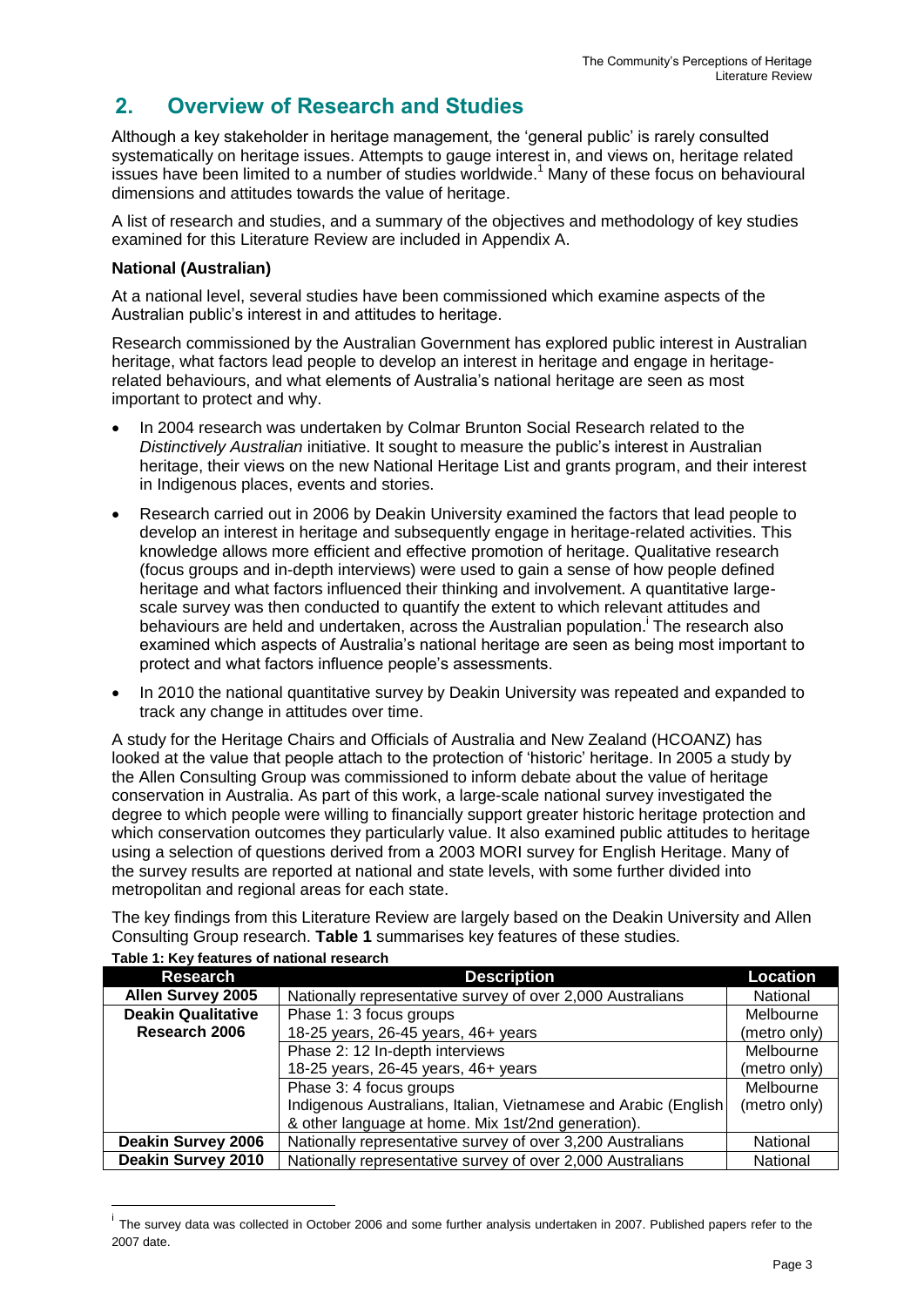#### **State / Local**

No specific Victorian studies were found on public attitudes to heritage. Some state-level findings on attitudes to historic heritage are available from the Allen survey and the Deakin qualitative research.

A few small-scale surveys have been undertaken by local government:

- In 2013 the Mornington Peninsula Shire Council conducted a survey of 150 owners of properties that are in a Heritage Overlay. In part this was in response to submissions received to the local Heritage Review, which proposed a number of new heritage listings. It examined owners' awareness of and attitudes to heritage, management of heritage places and assistance to property owners.
- In 2006 the City of Ballarat undertook a survey of over 140 Ballarat visitors and residents on their perceptions of the value of heritage in the City. The survey was derived from the 2005 Allen Consulting Group work. As the survey methodology differs in key areas, the results cannot be directly compared.

The sources reviewed for this report focus on research with quantitative results, or larger-scale, in-depth qualitative studies. However, it should be noted that the Victorian public is routinely consulted on a range of matters that reveal community opinions towards heritage:

- Community engagement activities are conducted by state and local government to inform the development of policy documents. Examples include community plans, heritage strategies, arts and culture strategies and urban planning policies, including plans for activity centres. This type of consultation does not usually include market research and is not comparable as respondents do not constitute a random sample.
- A state-wide Local Government Community Satisfaction Survey is commissioned annually by the Victorian Government and local governments. In some years it has included a question on economic development, including arts, cultural facilities and events, and town planning policy and approvals, including heritage issues. The detailed results are unpublished, but if available, may provide some insight into the Victorian public's perception of heritage-related issues including those on planning controls and the protection of heritage at a local area level.

#### **International**

Internationally several large-scale studies on public attitudes to heritage have been undertaken:

- In England a wide range of research has been conducted for English Heritage, often in partnership with other government and heritage bodies. Research by MORI between 2000 and 2003 explored public attitudes to heritage and ways in which the sector can broaden access to heritage and the historic environment. This included investigating how people interact with their local area. This focus is related to the Department for Culture, Media and Sport's (DCMS) broader strategic commitment to open up institutions to the wider community, promote lifelong learning and social cohesion. Since 2005 *Taking Part: the National Survey of Culture, Leisure and Sport* has been conducted. This survey and other studies commissioned on different themes feed into 'Heritage Counts', an annual survey of the state of England's historic environment.
- In Ireland, between 1999 and 2006 market research was commissioned by the Heritage Council on public attitudes to heritage, encompassing both historic and natural heritage. The research monitors changes in awareness and understanding of heritage and the strength of attitudes and perceptions of national heritage. The 2006 survey also examined the extent to which the public is willing to pay, in the form of a proposed notional taxation, for extra heritage protection or provision.
- In 2005 Scottish Natural Heritage commissioned research to clarify the key natural heritage messages it should be promoting and potential communication approaches. It also sought to establish baseline information for public awareness of natural heritage and key ideas of biodiversity, landscapes, marine, protected sites and sustainability.
- In 2011 Auckland Council conducted a large-scale survey to guide the development of a new plan for the management of historic heritage in the region. Almost 2,000 members of the Auckland People's Panel participated in the online survey.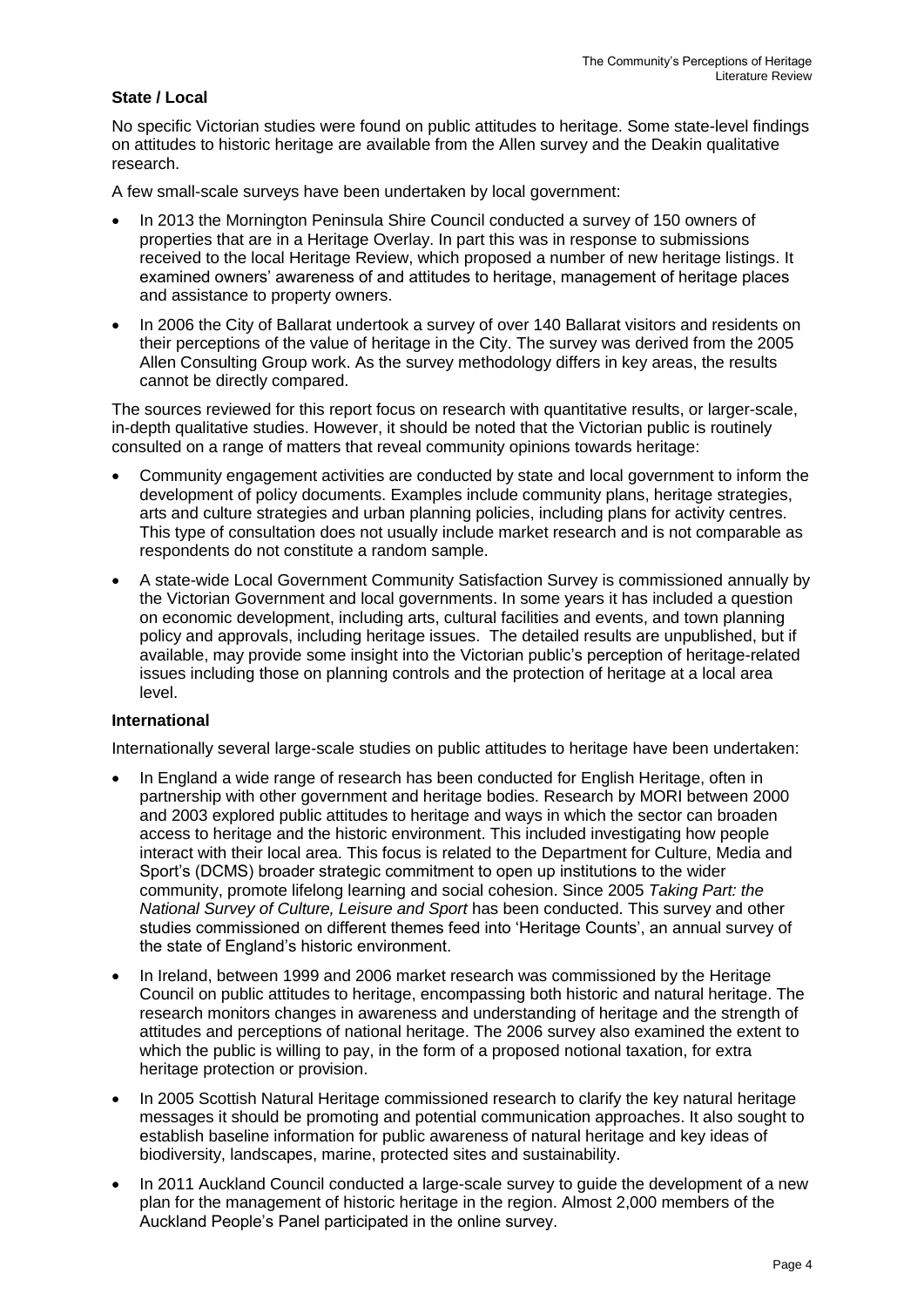## **3. Key Findings**

The results of research and studies on public attitudes to heritage are summarised under the following questions:

- *What does 'heritage' mean to people?*
- *How does interest in heritage develop?*
- *Are people actively participating in heritage?*
- *Is heritage important?*
- *What aspects do they care most about and why?*
- *What are public attitudes to preserving heritage?*
- *What is the expected role of government?*
- *Are expectations being met?*

First impressions are generally dominated by 'old buildings' and history, however intangible aspects and natural elements are also noted.

The main avenues to involvement with a specific heritage item are 'from the bottom up' through a strong personal connection or interest, or 'top down' involvement, where an enjoyable visit to a significant place can foster personal connections. Far from being static, many positive aspects of heritage are 'experiential'.

#### **3.1 What does 'heritage' mean to people?**

#### **The meaning of Heritage to Australians**

- Includes experiences as much as places and objects.
- Operates on a global, national, community and individual level.
- Our national heritage denotes aspects that need to be protected and preserved because they represent what we were / are as Australians, and most importantly, make us uniquely Australian.

#### **Personal versus National relevance**

- People recognise that their own interests won't be shared by all, but are tolerant of other interests as well.
- However, people feel uncomfortable discussing heritage that they are not personally involved in.
- Some aspects of Australia's national heritage are recognised as being truly iconic.

*"People's family histories and lives I think are heritage. I could be wrong there but I would interpret people's lives as an important part of heritage – their history, and both local and family history. That's just as important as any of our native animals or museum or building."*

- Kym, male, 46 years + focus group

*"I think it's just a very gradual subtle thing. It's not tangible, but it's carried through the generations and is influential today and our attitudes on things and psychologically as a nation how we perceive things."*

- Mark, male, 25 to 45-year-old focus group

The meaning of 'heritage' was explored in the 2006 Deakin focus groups. Heritage was recognised as a broad concept and one that many people had difficulty defining. This issue hindered discussions on the topic and partially explained why participants reported rarely discussing heritage issues with their peers. Typical first responses to questions about how participants defined 'Australia's heritage' included 'no idea, 'old buildings' or uncomfortable  $\sin$  Silence.<sup>2</sup> Similar responses have been noted in international public research (MORI, 2003).

However, by pressing further, the participants made numerous suggestions on what could be included in a definition, but remained hesitant in doing so. Intangible experiences, such as attending festivals or site tours and family histories, were included, as were tangible places and objects.<sup>3</sup> The response from the 2010 nationally representative survey is shown in **Figure 1** below. It illustrates that first impressions are dominated by 'old buildings' and 'history', however intangible aspects can also be seen, with words like 'culture' and 'traditions'. 4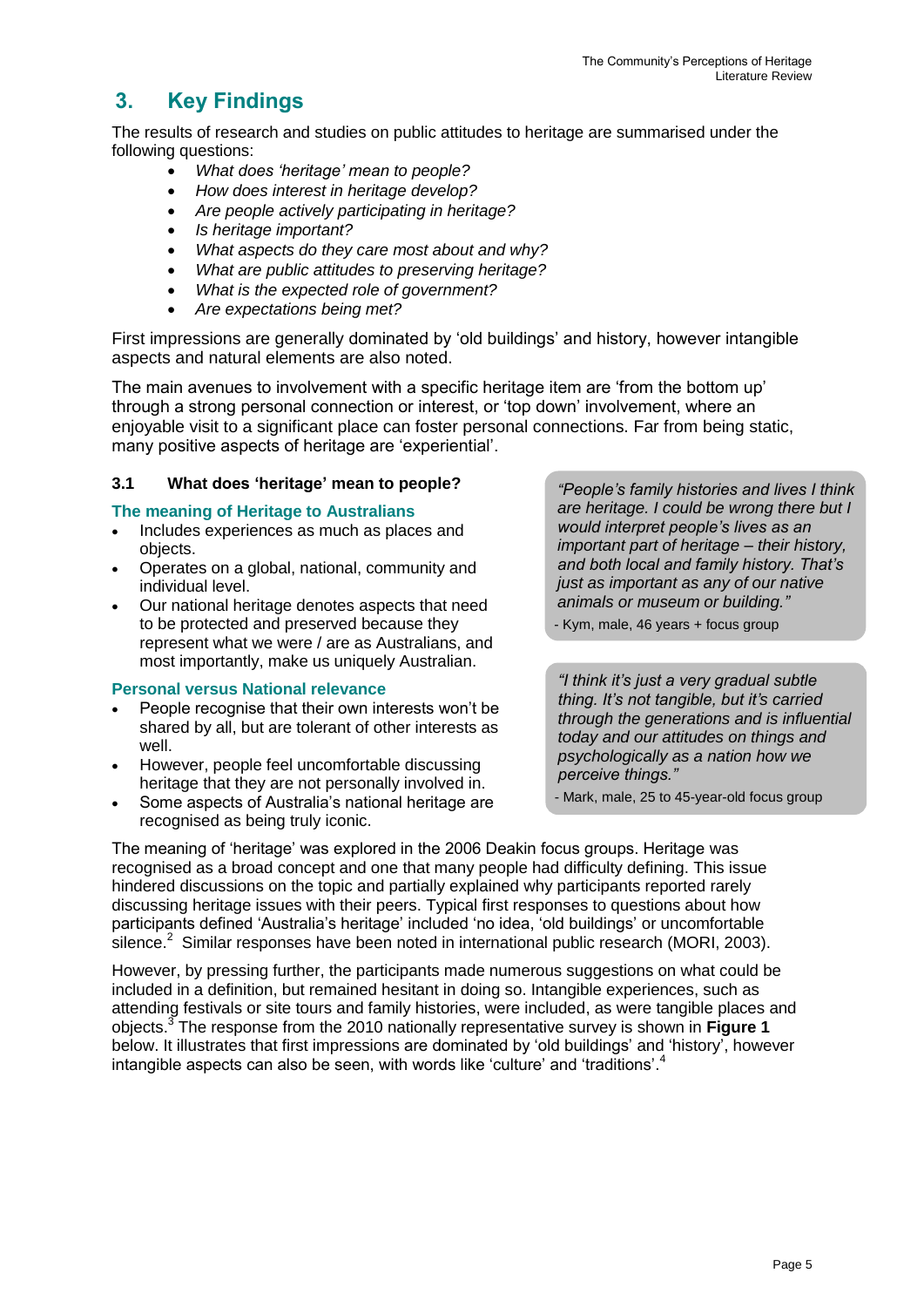

#### Figure 1: What comes to mind when you first think of 'heritage'?<sup>"</sup>

The definition of Australia's national heritage agreed upon across focus groups was broad. It denoted aspects that need to be protected and preserved because they represent what we were/are as Australians. Most importantly, it is those aspects that make us uniquely Australian and continue to make Australia unique. Key terms used in discussions about Australia's heritage included 'democracy', 'freedom', 'opportunity', 'prosperity', 'geography' and 'egalitarianism'.<sup>5</sup>

#### **What specific things represent Australia's heritage?**

The 2006 Deakin focus groups sought to gain a clearer insight into what Australians consider 'heritage' to be and how they arrived at that opinion. Participants were asked to suggest specific things that they thought represented the broad topic of Australia's national heritage. Once the list was developed, participants grouped these objects together to become 15 broad 'elements' said to constitute Australia's heritage. The elements of Australia's heritage are shown in **Table 2**. There are several points of interest:

- The elements (e.g. historic architecture) have little meaning to people as a broad category, but each person had a specific example relevant to them. This highlights the importance of personal connection in being passionate about, and active in, the future of specific examples.<sup>6</sup>
- The lists include many items (e.g. cultural festivals, flora, fauna and waterways) that may not typically be part of the responsibility of those charged with managing heritage. This indicates a disconnect between the public view of heritage and the expert view.<sup>7</sup>
- Some aspects of Australia's national heritage are recognised as being truly iconic (e.g. Sydney Harbour Bridge, Twelve Apostles). People may have no direct connection to these things but they are so well known that they would take visiting family or friends to see them. These aspects also featured strongly in the national survey results, shown below.<sup>8</sup>

The 2003 MORI research for English Heritage found that there are regional differences in associations with 'heritage'. This was not an area examined in the Australian research.

<u>.</u>

ii Based on 2,011 responses collected in 2010 Deakin survey. Size of words is relative to the number of times mentioned.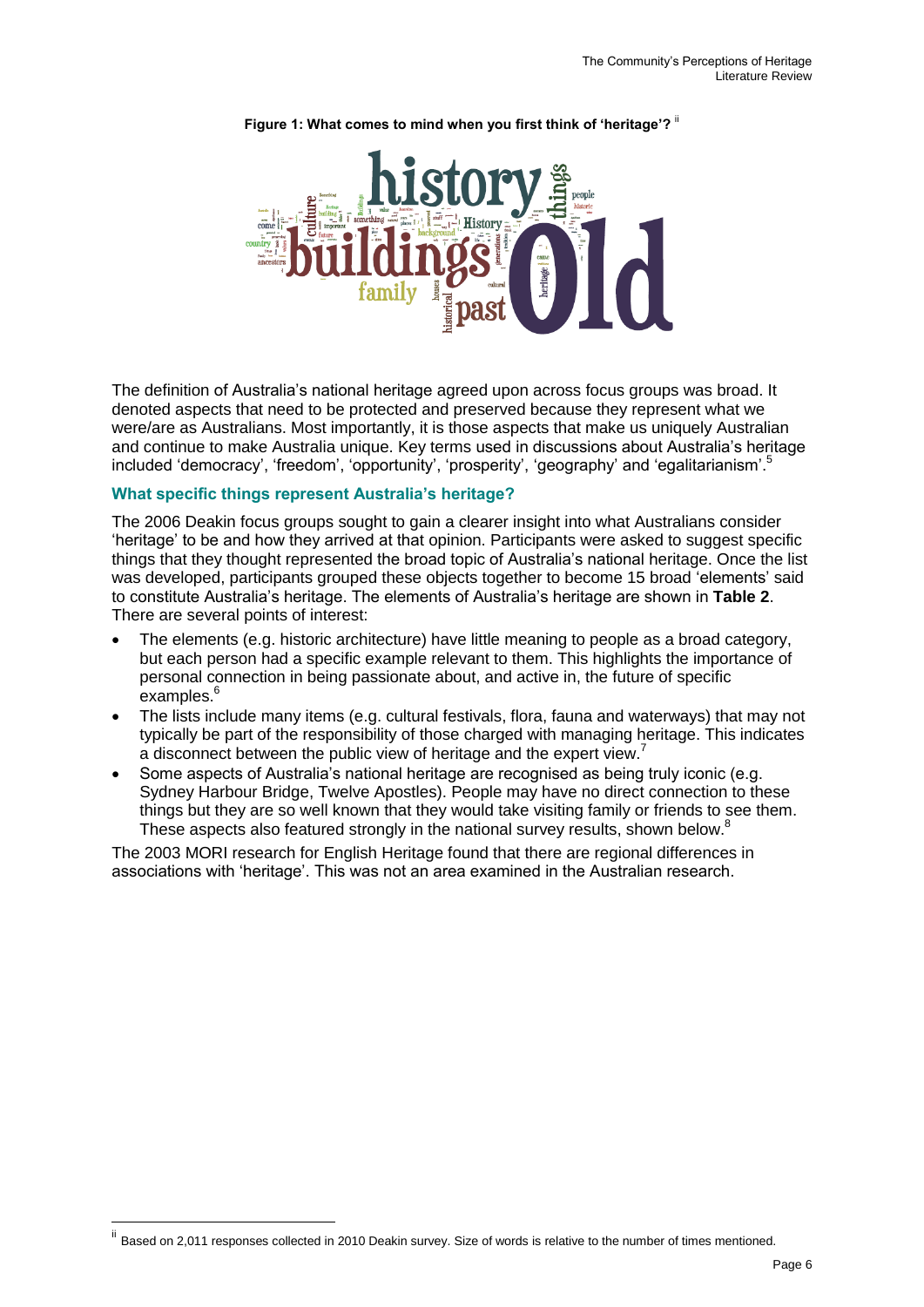|                             | Specific examples provided by                 | 2010        | 2006          | Change  |
|-----------------------------|-----------------------------------------------|-------------|---------------|---------|
| <b>Heritage Element</b>     |                                               | % naming    | % naming      | 2006-   |
|                             | participants                                  | (n = 1,872) | $(n = 3,224)$ | 2010    |
| Native animals              | Kangaroo, platypus, koala, emu                | 5.7         | 11.3          | $-5.6%$ |
| Natural icons/              | Great Ocean Road, Uluru/Ayers Rock, Great     | 35.7        | 30.3          | 5.4%    |
| landmarks                   | Barrier Reef, Kimberley Ranges, Daintree      |             |               |         |
|                             | Forest, Bondi Beach                           |             |               |         |
| Nature reserves             | Natural forest areas, National Parks (e.g.    | 4.5         | 4.7           | $-0.2%$ |
|                             | Kakadu)                                       |             |               |         |
| Historic architecture       | Victorian buildings - St Paul's Cathedral,    | 4.3         | 2.8           | 1.5%    |
|                             | GPO, St. Kilda Esplanade, Old Melbourne       |             |               |         |
|                             | Gaol, Cooks' Cottage                          |             |               |         |
| Major waterways             | Yarra River, Murray River, paddle steamers    | 0.7         | 0.4           | 0.3%    |
|                             | and irrigation                                |             |               |         |
| Australian military         | The Shrine, Point Cook Airfield, Australian   | 3.4         | 3.9           | $-0.5%$ |
| history                     | War Memorial,                                 |             |               |         |
| Indigenous Aboriginal       | History, sites, art, dancing, rock paintings  | 5.0         | 5.5           | $-0.5%$ |
| culture                     |                                               |             |               |         |
| Australian inventiveness    | Royal Flying Doctors Service, Hills Hoist     | 0.6         | 1.1           | $-0.5%$ |
| Australian art and cultural | Music, paintings, poetry (e.g. Banjo          | 3.6         | 2.5           | 1.1%    |
| works                       | Patterson), museums                           |             |               |         |
| Man-made                    | MCG, Cities, Parliament House, Sydney         | 24.6        | 20.4          | 4.2%    |
| landmarks/icons             | Harbour Bridge, Opera House                   |             |               |         |
| Celebrations/festivals/     | Sporting, cultural, historical events (e.g.   | 0.2         | 1.1           | $-0.9%$ |
| events                      | Australia Day).                               |             |               |         |
| Early white/                | Penal history, gold rush, beginnings of       | 8.5         | 6.2           | 2.3%    |
| Anglo Saxon settlement      | towns/cities/ buildings, (e.g. Port Arthur,   |             |               |         |
|                             | Ballarat, Sovereign Hill, The Rocks).         |             |               |         |
| Sporting traditions         | Australian Rules Football, Rugby League,      | 0.9         | 2.3           | $-1.4%$ |
|                             | cricket, surfing, swimming, tennis            |             |               |         |
| Australian personalities    | Cathy Freeman, Don Bradman, Dame Nellie       | 0.9         | 1.3           | $-0.4%$ |
|                             | Melba, Ned Kelly, Stockman's Hall of Fame     |             |               |         |
| Immigration/                | Melting pot of different nationalities, food, | 1.2         | 1.4           | $-0.2%$ |
| multiculturalism            | restaurants, ethnic precincts (e.g. Lygon St) |             |               |         |

#### Table 2: What best reflects Australia's heritage <sup>iii</sup> Naming of examples and grouping into Heritage Elements

<sup>&</sup>lt;sup>iii</sup> Deakin survey question: Imagine you were asked to show someone, who knew nothing about Australia, three things that you think best capture Australia's Heritage. What would you show them?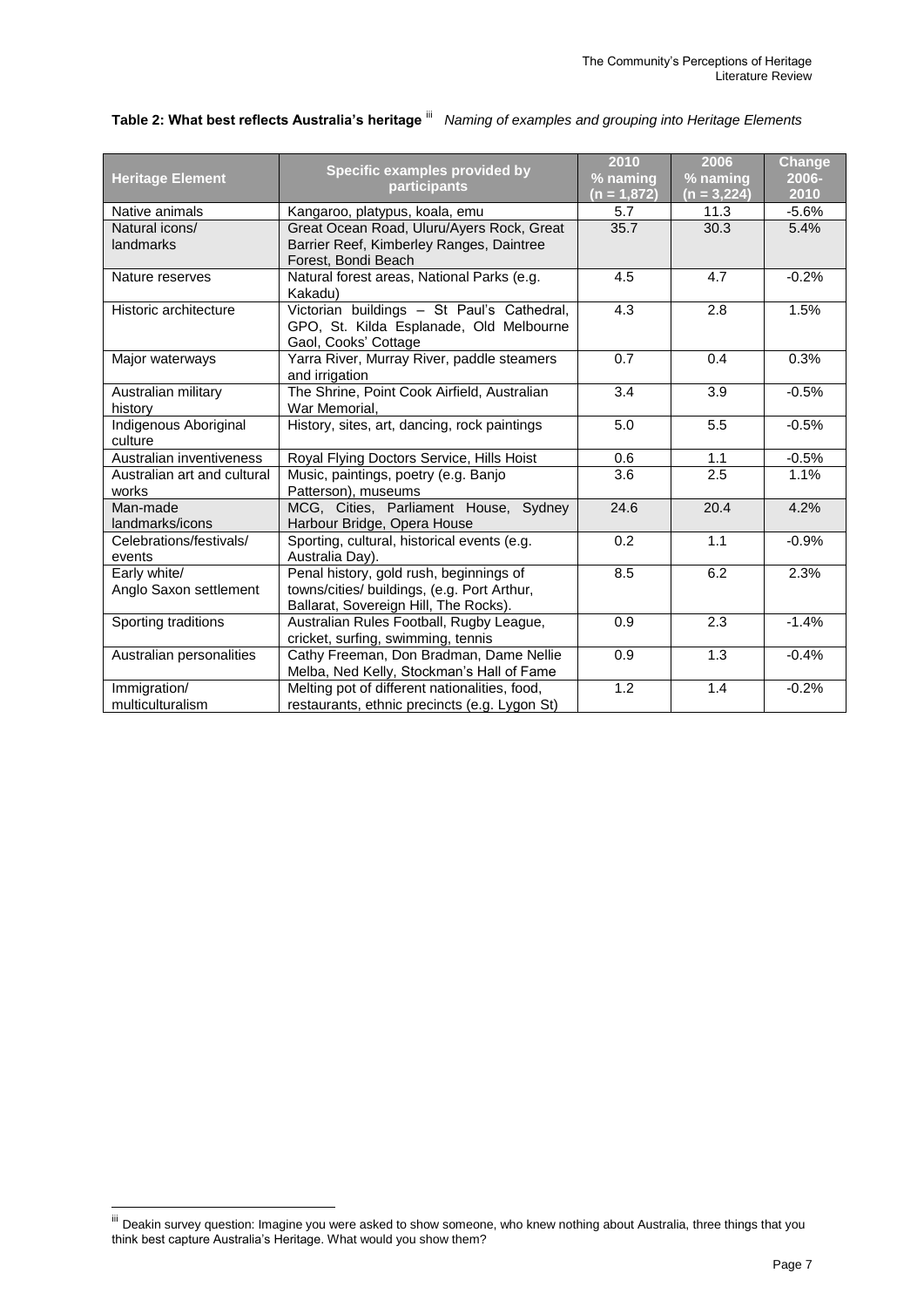#### **3.2 How does interest in heritage develop?**

#### **Personal Connection and Involvement**

- There appears to be two main routes to involvement with a specific heritage item:
	- 'From the bottom up' through a strong personal connection or interest.
	- 'Top down' involvement; where an enjoyable visit to a nationally significant heritage place can foster personal connections.

#### **Importance of Experiences**

- Far from being static, many favoured aspects of Heritage are 'experiential'.
- Emphasis is placed not only on knowledge of, but also the celebration of Heritage.
- Heritage is not so much about the objects, but what they mean to people.

*"I don't think it's up to me to judge what is important heritage for this country. Obviously things like the Sydney Opera House are important to everyone, but I can't do much to protect that [...] I mean, I know what my heritage is, my family and where we came from and that, but that's only me...] I don't expect everyone else here to care about that."*

- Tai, female, Vietnamese migrant focus group

*"Because the first-hand experience is much more – it stays in you a lot more than maybe reading about it."*

The research by Deakin University specifically explored the questions of how interest in heritage develops and what can be done by government to drive greater involvement in heritage. It found that interest in heritage stems from connections and interactions.<sup>8</sup>

In the focus group discussions, participants recognised that heritage operates on multiple levels and gave examples of global, national, community and individual level heritage. The development of connections and involvement in heritage issues usually started from an individual focus, broadening to a more aggregate national level over time. This means that a person most commonly needs to feel a personal connection with a particular heritage element before they will support its protection and preservation at a national level.<sup>10</sup>

Initial interest or involvement stemmed from one of two sources:<sup>11</sup>

- 1. Primary involvement flows from close personal interests. For example, family history (migration, achievements) or interests (bushwalking, architecture).
- 2. Attendance at an event or visit to a site can prompt a desire to learn more and builds a personal connection if a positive experience is had. For example taking visitors to see the Twelve Apostles.

McDonald (2011a) identifies that a cycle forms where, through celebration of certain national heritage elements, more individuals can have personal experiences and develop meanings related to that 'element', increasing overall interest in it.<sup>12</sup> **Figure 2** attempts to depict that cycle.

The Deakin focus groups found a clear preference for 'living history' and interaction. Younger participants were unlikely to read or watch, but enjoyed 'doing'.<sup>13</sup> Similar findings have been noted in international research (MORI 2003, RDS 2003). In research for the BBC television series *Restoration*, the public were interested what buildings looked like in their 'hey day', its role in history and who used to live there. They were less interested in facts and figures on how it was built and its architectural or artistic importance.

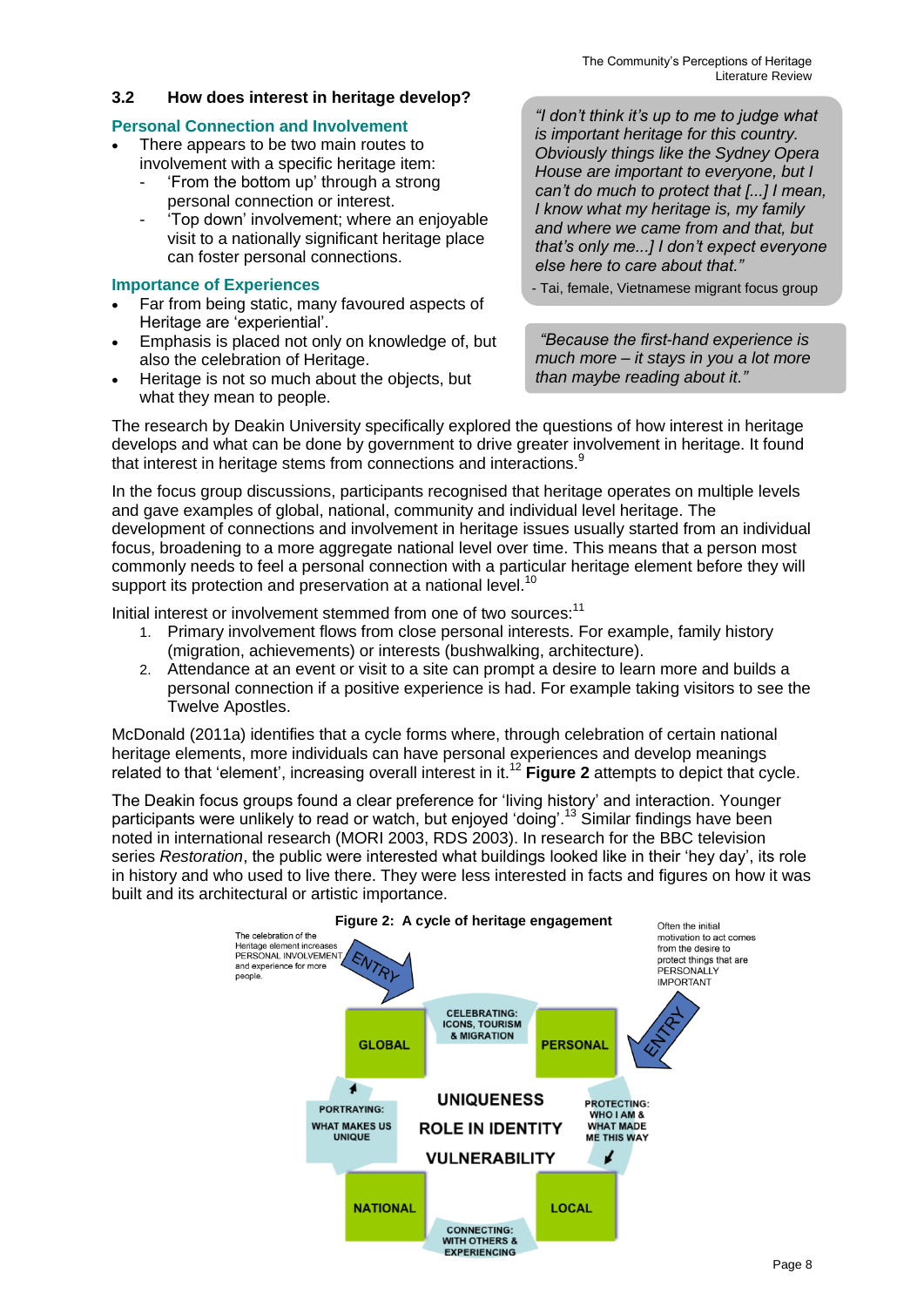#### **3.3 Are people actively participating in heritage?**

#### **What are heritage-related activities?**

- Heritage and culture are used synonymously.
- Thus most respondents did not immediately think of any heritage-related activities that they have engaged in.
- Leisure activities and participating in cultural festivals are not initially viewed as heritage related participation.
- Often heritage may not have been their motivation for attending but it had a positive outcome spurring interest and enthusiasm.

#### **Indirect versus direct participation**

- A wide range of heritage-related behaviours are being undertaken, although they are heavily weighted towards 'indirect' activities.
- People consume heritage-related media, attend cultural festivals and events, and take tourist holidays that include heritage dimensions.

#### **2010 national survey findings**

In the previous 12 months:

- 80% had engaged in at least one heritage related behaviour.
- 60% had watched a TV show related to Australia's heritage.
- 47% had visited an Australian heritage site and 41% attended a cultural festival or event.
- 40% had read a book or article related to Australia's heritage.
- 25% had donated money to a heritage-related cause.
- 10% had played an active role in heritage protection or preservation.
- This was a decline from the 2006 results.

The 2006 Deakin focus groups revealed that a broad range of Australians are deeply interested in heritage but didn't always recognise their interests as heritage-related. For example, many were interested in their family tree or taking visitors to see famous landmarks, but didn't consider these a heritage activity.<sup>14</sup> This means that when collecting information on participation in heritage, a broader view of heritage and relevant activities must be taken.

As heritage was a difficult term to define, discussion of heritage-related activities was also difficult. People tended to use the terms 'heritage' and 'culture' synonymously and/or interchangeably and the focus seemed predominantly on what might be called 'high-culture'. As a result, people didn't initially consider themselves active participants in many heritage activities. In deeper discussion though, many participants spoke of how attending events such as the ANZAC day football game, going to Chinese New Year festivities or visiting Uluru had made them think of Australia's heritage.<sup>15</sup>

To address this issue, the 2006 and 2010 Deakin surveys asked respondents to report the extent to which they were involved in a wide range of heritage-related behaviours. The results show participation in heritage is more widespread than typically reported. A wide range of behaviours are undertaken, although it is heavily weighted to 'indirect' activities such as watching TV shows and attending cultural festivals and events. As shown in **Figure 3**, tourism is the primary purpose for many visits to heritage places in Australia. Listing sites on the World or National Heritage List is seen to make them of greater interest to the public. Most visitors had read brochures or seen educational material when at these places.<sup>16</sup> The detailed results are collated in Appendix B.

The level of visitation to heritage sites in Australia is lower than that seen in England (73% of all adults in  $2012/13^{\nu}$ ). Studies there have examined the factors that influence attendance and which drivers are most important for widening cultural participation (CEBR, Freshminds).

#### **Figure 3: Primary Purpose of Visit** <sup>v</sup>



<sup>&</sup>lt;sup>iv</sup> Historic Environment Forum (2013) Heritage Counts 2013 England

v Based on 2,011 responses collected in 2010 Deakin survey. Question: Thinking about the most recent of these places you visited, what was the primary purpose of your visit?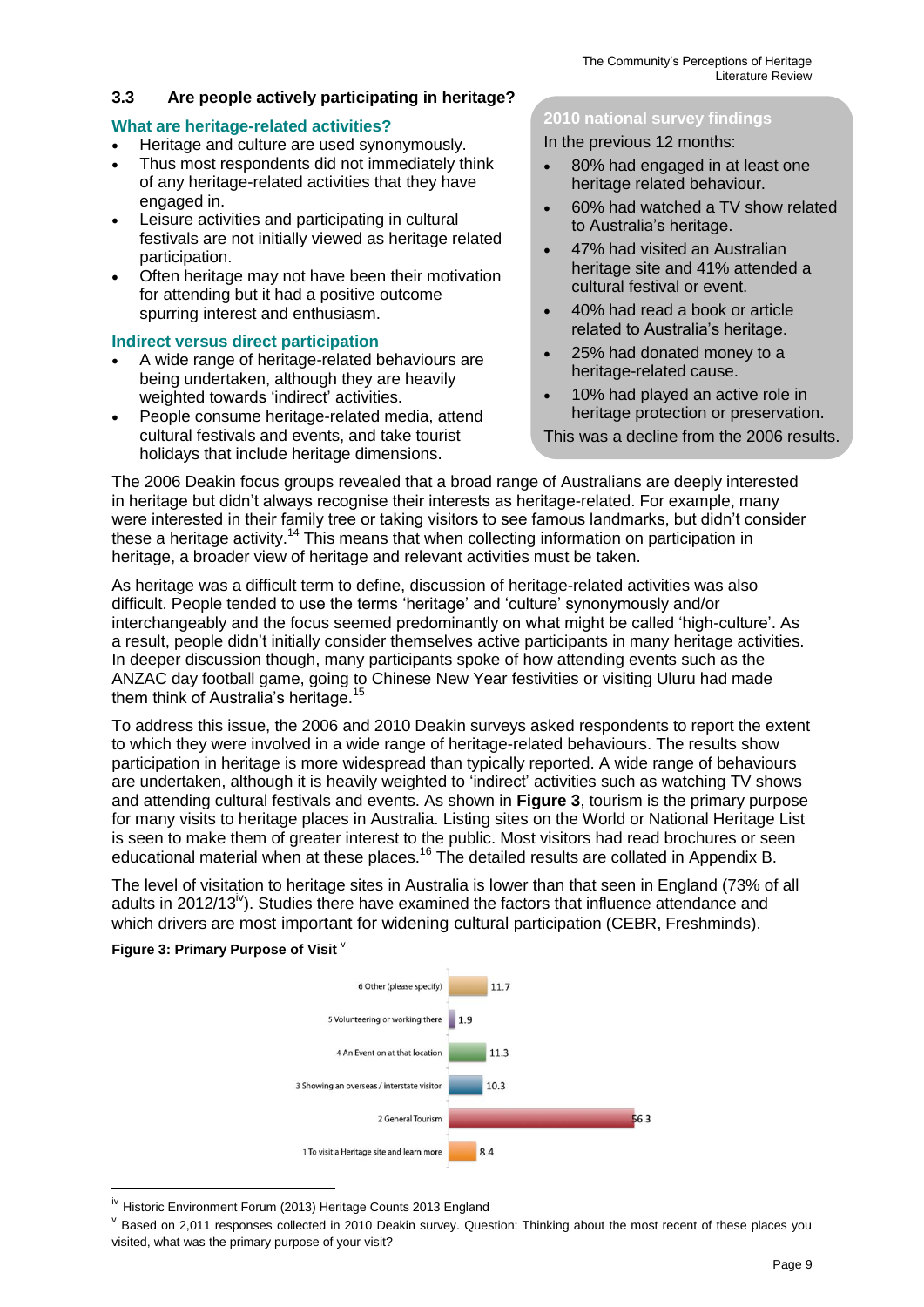#### **3.4 Is heritage important?**

#### **Heritage is important, both good and bad**

- A universal belief that Heritage is important and valuable to Australians.
- Heritage should include recognition of mistakes and negative events.
- It is important to understand how Australia's heritage is relevant to today and the future.

#### **Why: Preservation and Education**

- Two key phrases used to justify the interest in Heritage were:
	- To **preserve** for future generations, components held to be important to 'who we are'.
	- To allow **education** about how and why things are the way they are (for both good and bad).
- There is a growing appreciation that not all Heritage is old nor necessarily beautiful.
- The economic benefits of Heritage are not widely understood.

*"I think it's very important to pass on tradition like language, custom, memories of my parents and grandparents, where they have come from. I can't imagine who I'd be if I couldn't keep those things."* - Mia, female, Vietnamese migrant group

*"Our heritage is basically where we've come from, and some of the things we've done in our past haven't been particularly pleasant."* 

- Kym, male, 46 years + focus group

The public's attitudes towards heritage were examined in the 2005 Allen survey and Deakin national research. Throughout the 2006 Deakin focus groups, a strong belief was expressed that heritage is both important and valuable. The focus of most participants was twofold: on the way heritage represents the past and on how it can contribute to the present and the future.<sup>1</sup>

There was a strong interest in heritage, particularly on a personal level (i.e. learning about and protecting things immediately related to their own heritage).<sup>18</sup> Heritage played a critical role by acting as a medium for storytelling and intergenerational communication. Preserving places and objects was important in order to facilitate education. The focus groups also pointed to a growing appreciation that not all heritage is old or necessarily beautiful. It is these aspects of the present or recent past that help shape the future. For example, among younger participants, Melbourne's Federation Square had already been the site of important events for them and they acknowledged they would like to take their as yet unborn children back to such places.<sup>19</sup>

Key findings for Victoria from the 2005 Allen survey on the value of 'historic' heritage are shown in **Table 3**. The regional and metropolitan findings are in Appendix C. Support for heritage was strong in all areas. The most important task is seen to be the educational value of heritage, with the majority 'strongly' agreeing that it is important to educate children. Looking after heritage was viewed as less important in terms of creating jobs and boosting the economy. This suggests there may be a need to more clearly promote the economic benefits of heritage. There were regional differences in public attitudes, with a higher proportion of people living in regional Victoria 'strongly' agreeing that heritage is an important part of the local area's character, in creating jobs and economic activity, and in education, culture and national identity.

Heritage attributes can also be an important factor for people in deciding where to live, work and visit. The 2005 Allen survey results show that 80% of Victorian participants saw historic houses as important parts of their local area's character and identity. Over 20% of participants in the 2013 Mornington Peninsula Shire Council survey of owners of heritage places said they purchased the property because of its heritage attributes.

#### **Table 3: Public Attitudes to Heritage in Victoria – 2005 Allens survey** vi

**Education:** 96% think that it is important to educate children about heritage, with 62% 'strongly' agreeing **Relevance:** 81% disagree that heritage is not relevant to them or their family.

**National identity and culture:** 93% think that heritage is part of Australia's identity and 88% believe it plays an important part in Australia's culture.

**Celebrating heritage:** 81% believe that it is important to celebrate heritage.

**The local area:** 80% think that historic houses are important parts their local area's character and identity. **Visiting heritage:** 81% think that their life is richer for having the opportunity to visit or see heritage.

**Economy and jobs:** 59% think that looking after heritage is important in creating jobs and boosting the economy, but only 19% 'strongly' agree, 11% disagree and 30% are unsure.

<u>.</u>

<sup>&</sup>lt;sup>vi</sup> Sub-headings in the table have been added for the purpose of this report.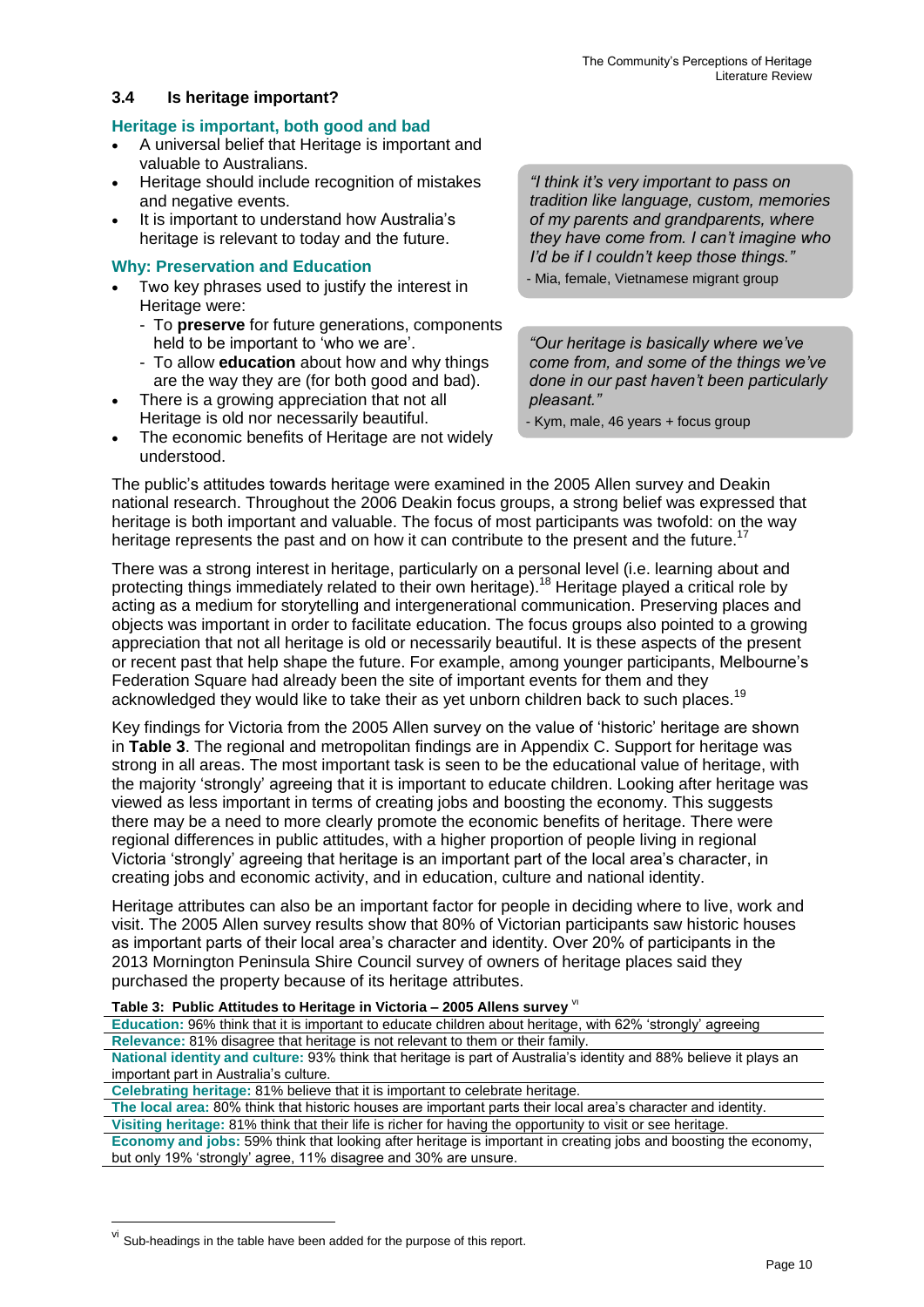Research in England has explored the contribution of the historic environment to 'sense of place' and social capital. The 2009 study<sup>vii</sup> showed that it was not only living in an area with high density of historic buildings that leads to a heightened sense of place and social capital. Equally, if not more important, was the extent to which people understand and take an active interest in the local historic environment.

The 2010 Deakin survey illustrates there is a strong interest in heritage across the Australian population, including in activities linked to understanding the past and history, learning about history and visiting places with a heritage focus (see Figure 4 in Appendix B). The inclusion of migrants, young people and indigenous people in the 2006 Deakin focus groups showed how universal interest in heritage is, although the way in which that interest is expressed differs.

#### **Younger vs. Older Australians**

Although very positive about the topic, younger participants described feeling ignorant about heritage matters. They acknowledged the contribution of Australia's national heritage in shaping what it is now and the need to protect aspects for future generations.

Interest in national heritage was piqued when converted into a tangible activity. There is a need to be able to see, touch, feel and experience the past in order to fully understand it. Heritage, therefore, needed to be brought into the present. <sup>20</sup> Research in England also indicates that there are differences in time perspectives between older and younger people and this has implications for what counts as a historic site or building.

*"I've visited Port Arthur in Tasmania when we went down there but to be honest like I wasn't interested in going…but once I was there it was really interesting to find out you know all the different stories of different people. You could imagine yourself almost being locked up and not knowing anyone."*

- 2006 focus group participant

#### **Ethnic Groups**

A major difference in the ethnic focus groups was that, as relatively recent migrants, participants spoke of Australia's heritage in comparison to their country of origin.<sup>21</sup> Key focal points were:

- What Australia offers that was lacking in their country or origin democracy, freedom, prosperity, opportunity and space were frequently mentioned.
- What was 'originally' in Australia the land, indigenous Australians, landmarks etc.
- What we have become a culturally diverse country. White settlement should be seen in context with immigration and multiculturalism.
- Known icons/landmarks a sense of familiarity and pride is developed through iconic places and these are then used as 'show and tell' items for overseas friends and family visitors.

All ethnic groups felt the need to learn more about our 'heritage' – both in terms of their country of birth/family origins and where they grew up as well. How Australia is seen by the rest of the world is also important in shaping their opinions; hence the need to promote 'who we are / what Australia represents' more widely, particularly on a global level. They are regularly in contact with people overseas, and in discussions at times feel embarrassed about how Australia is portrayed abroad, or ignorant of details their friends or relatives inquire about. Key areas felt to be under-recognised included cultural diversity and indigenous art and culture.<sup>2</sup>

#### **Indigenous**

1

Heritage was core for the indigenous participants. It was not only about preserving the past but also regaining it and not only about understanding the past but living it in the present.

'Heritage' was defined specifically as Indigenous Heritage whilst 'Australia's National Heritage' was a term seen as relating exclusively to what occurred post 1788. Interest in heritage lay in understanding the heritage of one's family or tribe, other indigenous Australian tribes and the role played by indigenous people in Australia's past and present.<sup>23</sup>

vii Newcastle University and Bradley Research & Consulting (2009), AMION Consulting.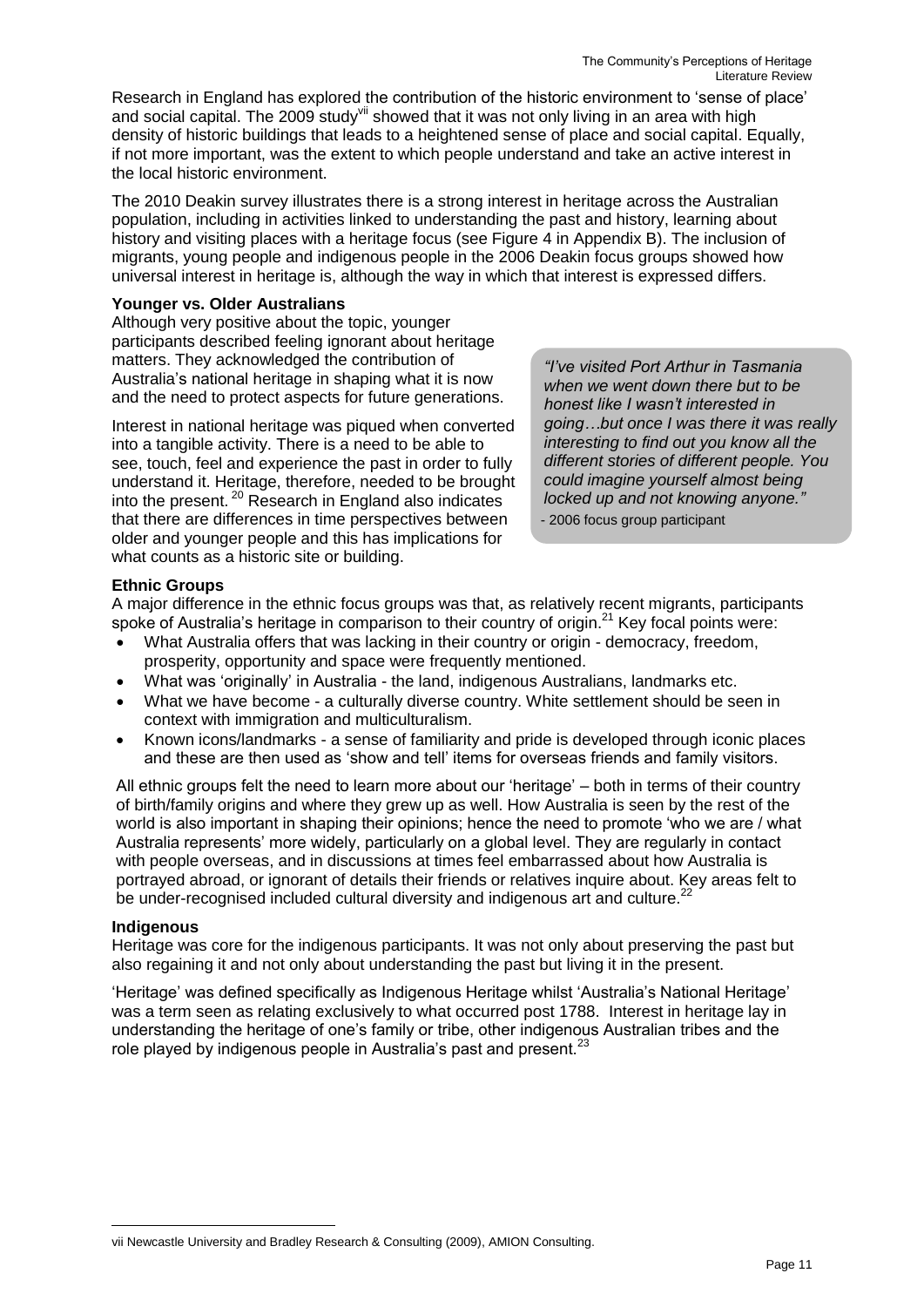#### **3.5 What aspects do they care most about and why?**

#### **What aspects of heritage are most important**

- Natural features were four of the top five elements seen as the most important to protect and preserve in both 2006 and 2010.
- Historic architecture, perhaps the area most commonly associated with heritage protection, ranked fourth in 2010.

#### **Why?**

1

- Key factors influencing the degree of importance to protect and preserve a heritage item are:
	- the degree to which it can be replaced
	- how personally relevant it is to the observer the extent to which it represents the future of Australia
	- how widespread its importance is perceived to be.
- The degree of importance of these factors can change over time.

*"I mean whatever your view on it [Melbourne's Federation Square], as in what it looks is obviously – but it should be protected because […] it's become a meeting place for a lot of people."*

- Mena, female, Arabic migrant focus group

*"I don't hold the Opera House as high in importance, but I do feel it's an extremely important part of our society."*

- Louise, female, under 25-year-old focus group

The Deakin research sought to identify which elements of Australia's national heritage are seen as being most important to protect and what factors influence people's assessments. Using the 15 elements developed in the focus groups, respondents to the 2006 and 2010 surveys were asked to rate the elements in terms of their importance to protect and preserve. The results are in Tables 9 and 10 of Appendix B. There are several points of interest:  $24$ 

- All elements were seen as important to protect with all items ranked over the mid-point of '4'. It indicates that the protection and preservation of heritage is important to participants.
- 'Natural' features dominate at the top of rankings, with four of the top five elements in both years – native fauna, natural icons, nature reserves and major waterways. McDonald (2011a) notes that Australians don't appear to distinguish 'environmental' issues (such as water) from 'heritage' issues in the same way that government, academics, or the media, might.
- The ratings were relatively consistent across years, and highly consistent across ages, ethnicity, country of origin and degree of involvement in heritage activities.

The 2006 qualitative research sought to identify what underlies people's decisions on what constitutes heritage constructs. Through the national survey, six constructs were found to have a significant impact on the overall ranking of the relative importance of heritage items.<sup>25</sup> The 2010 results are shown in the **Table 4.** The percentage refers to the average contribution of that item to the overall rating of the importance of that element. Vill Between 2006 and 2010, the degree of importance of these factors changed. This supports the notion that heritage can change. The constructs people use to define heritage, and the ratings are in Tables 11 & 12 of Appendix B.

The results help explain why some people might include certain types of heritage (e.g. natural environment, colonial-era buildings) while excluding other forms of heritage (e.g. their own property).<sup>26</sup> The findings can also lead to greater understanding of what can be done to increase public appreciation of heritage. For example, as an overall principle, to increase public interest in and involvement with any particular element, it needs

to be related to the factors people see as being critical. However, until people feel that the main priorities are protected, they are unlikely to focus on those elements that rate lower. $27$ 

Table 13 in the Appendices shows how each element rated against these constructs in the 2006 survey. The 2010 data has not been published.

#### **Table 4: Determinants of Importance Ratings**

| Irreplaceable                | .38% |
|------------------------------|------|
| Relates To Me                | 19%  |
| Represents the Future        | 17%  |
| Important To All Australians | 15%  |
| Unique to Australia          | 4%   |
| Vulnerable                   |      |

For example, for the average person, 38% of their overall rating of the importance \ of a particular aspect of heritage (e.g. waterways) came from their rating of how irreplaceable they believed it was. Another 19% came from how much they felt it related to them.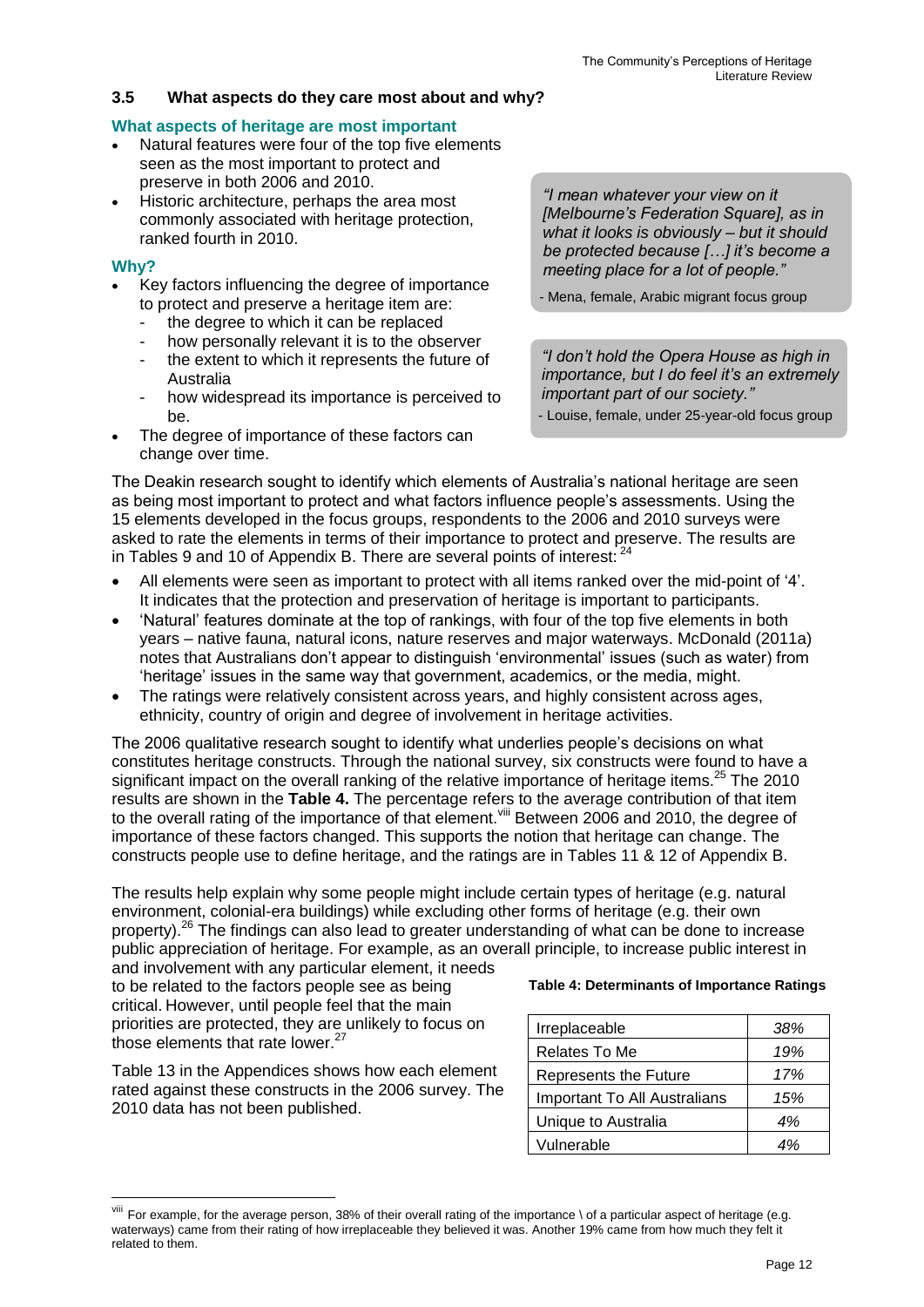#### **3.6 What are public attitudes to preserving heritage?**

#### **Heritage should seek to preserve the core value**

- Heritage is not so much about the objects, but what they mean to people.
- Heritage objects can therefore change or be recreated, without losing value (e.g. the MCG development) if they retain meaning.
- Heritage should seek to preserve the core value of the object rather than the object itself in a pristine way.

#### **Heritage does not need to be universal**

 While most people have a personal bias about what they wish to see protected, there is recognition of the diversity in Australian culture, and the right for various groups to preserve components important to them.

*"Some of them have even changed, like the MCG's a heritage site but it keeps changing. I mean they keep pulling stands down and building new ones every 20 years or so. So it doesn't always mean that things have to stay the same."*

- Mary, female, 46 years + focus group

*"I think it's necessary for different nationalities to have their heritages listed and remembered for years to come because otherwise we're nothing."* - 2006 focus group participant

The 2006 Deakin focus groups found that once personally connected, people develop an ongoing interest in protecting and preserving what is important to them. Most people actively preserve the heritage of their families by protecting important items (eg photos) and stories, and passing them on to future generations. Many could speak of actions they had taken at a local level to protect things near their homes or neighbourhoods.<sup>28</sup>

To the focus group participants, heritage wasn't as much about the objects but what they mean to people. Heritage objects could therefore change and be developed or re-created without losing value if they retain their core meaning (e.g. the Melbourne Cricket Ground). Authenticity was socially constructed by participants. As an extreme example, Sovereign Hill was seen as an 'authentic' experience that allowed understanding of Australia's development.<sup>29</sup> Heritage laws and restrictions were seen as being counter-productive to people preserving heritage in a way that allowed them to retain the core value of the item, but still keep its functionality. Private dwellings were the most commonly cited example.<sup>30</sup>

The 2010 national survey shows that most respondents agreed that if a heritage place is protected it can still be used and can have 'small changes without damaging it'. When this condition was removed, people were almost equally divided on whether a heritage place could be changed at all or used (see Table 8 of Appendix B). When considering this result, it's important to remember that what people consider to be 'heritage' can differ widely. Literature on this subject highlights that community expectations for heritage conservation can differ from the heritage significance established by the Australian Heritage Council.<sup>ix</sup>

Key findings for Victoria from the 2005 Allen survey on the public's attitudes to the preservation of 'historic' heritage are shown in **Table 5** and Appendix C. Over 95% of Victorian respondents felt that it is important to keep heritage features wherever possible when improving towns and cities. Local historic buildings were also seen as important parts of heritage worth saving. However, 10% perceived that too much heritage is protected and 20% neither agreed nor disagreed. Over 35% of participants either disagreed that heritage can mean recent as well as old buildings or gave a neutral response. These are areas that could be addressed in communications tools.

**Table 5: Public Attitudes to Heritage in Victoria – 2005 Allens survey** <sup>x</sup>

**Urban renewal:** 96% think that it is important to keep historic features wherever possible when trying to improve towns and cities, with 52% in metropolitan Victoria and 61% in regional Victoria 'strongly' agreeing

**The local area:** 84% think that local historic buildings are worth saving and are important parts of heritage, but 12% neither agree or disagree.

**Level of protection:** 71% disagree that too much historic heritage is protected, 21% were neutral and 10% believe too much is protected.

**Accessibility:** 93% think it is important to keep heritage places even though they may never visit them.

**Functionality:** 87% believe it is possible to keep heritage places and provide for the needs of today. **Modern vs old:** 64% think heritage is about modern as well as old buildings, only 21% 'strongly' agree, 15%

disagree and 21% are unsure.

**Small vs grand:** 94% believe that heritage can mean small and modest places as well as grand historic buildings and churches.

 $\frac{1}{x}$  Johnston (2011), p. 4

 $x$  Sub-headings in the table have been added for the purpose of this report.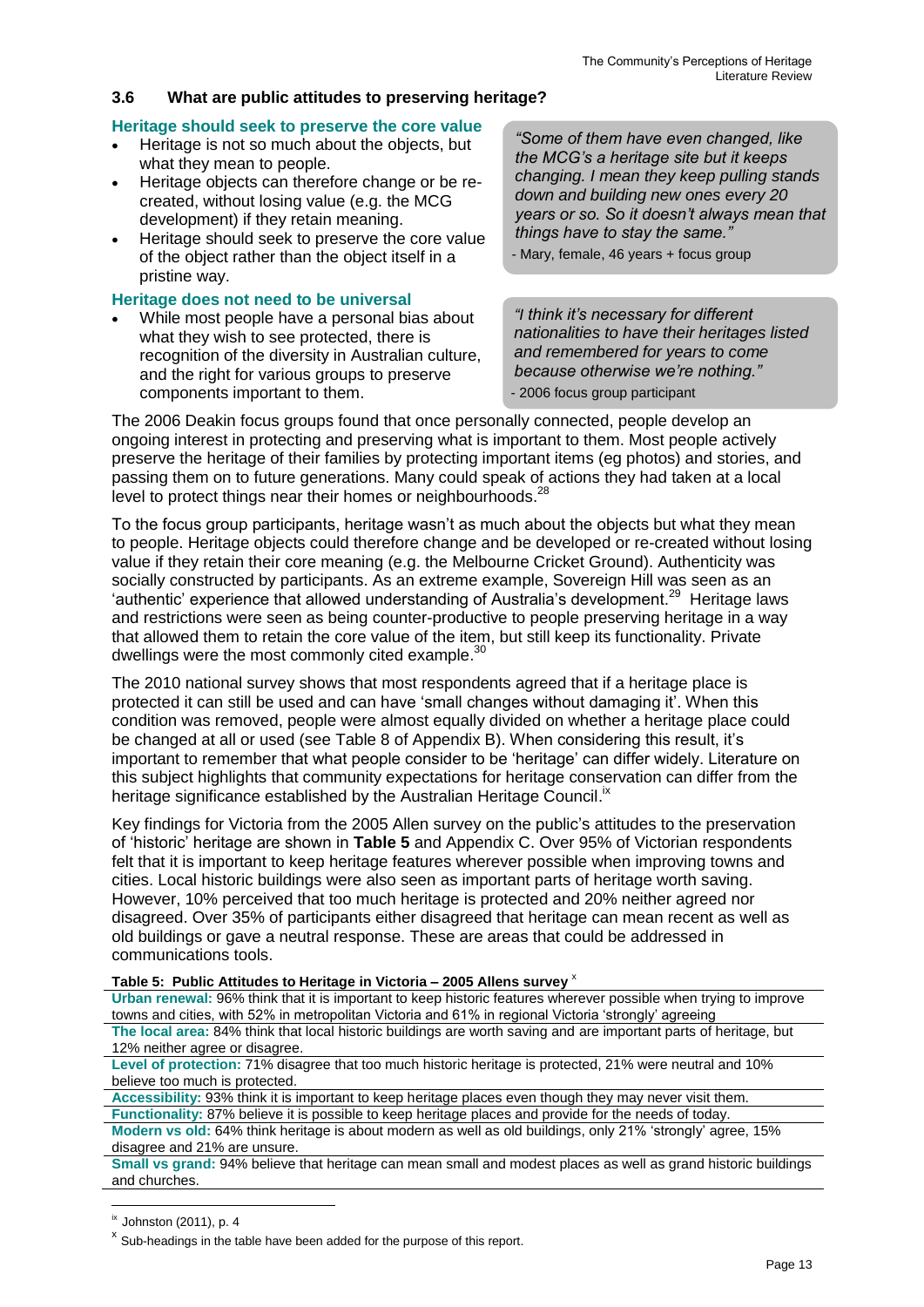The Allen study also looked at the degree to which the public is willing to financially support greater 'historic' heritage protection, and which outcomes they value. The amount Australians said they would be prepared to pay (when compared to the 'status quo'), was highest for:

- changing development control from demolition permitted to substantial or minor modifications permitted.
- an increase in the number of additional places protected from loss.
- an increase in the proportion of places that is accessible to the public.
- an increase in the proportion of places in good condition.

On average, people were most willing to pay to protect heritage places from loss and they value accessibility more highly than condition. They also preferred heritage protection outcomes where there is a mix of young and old places, relative to where most places are over 100 years old.

The focus group discussions, which led to the Allen survey design, revealed a mix of public opinion about the merits of more stringent controls on what modifications can be made to heritage places. The survey results suggested that people perceive development controls to be an important policy instrument for protecting heritage and are not in favour of demolition, but do value a system that allows property developers/owners the flexibility to undertake alterations to increase utility.

#### **Views of Heritage Property Owners**

Surveys of owners of heritage properties appear to be rare, although issues and concerns have been discussed in a number of papers.<sup>xi</sup> In 2013 the Mornington Peninsula Shire Council conducted a survey of owners of properties in a Heritage Overlay. In part, this was a response to submissions on the local Heritage Review that proposed a number of new heritage listings.

#### Some key survey findings are in **Table 6** and the

detailed results are in Appendix D. Written comments by property owners showed that concerns associated with heritage listing include:

- the affect on property value.
- costs of maintenance and restoration.
- the planning permit process.

*"As an investment - a heritage overlay scares buyers away, they do not understand the exact rules and implications involved - still it devalues the home."*

- 2013 heritage owner survey participant

Another key issue raised was access to information, including understanding what heritage is, what state listing means, what a Heritage Overlay is, how heritage listing affects a property/owner and why some buildings in heritage precincts can still be demolished. Around one-third had not seen their property's heritage citation. The results showed that 70% sought more regular information from Council about heritage issues affecting property owners and 88% felt that Council has a responsibility to support heritage owners. Over 40% of the participants weren't the property owner at the time of listing. A similar proportion saw heritage listing as a burden.

Publishing information to address common myths and questions about heritage issues would likely help improve public discussions about heritage across Victoria. An example is the Heritage Listing Explained leaflet produced by the Heritage Council of New South Wales.

#### **Table 6: Heritage Property Owners – 2013 Mornington Peninsula survey** xii

**Awareness of heritage:** 18% don't understand why their building/place is considered to be of heritage value, 13% are not aware there is a Heritage Overlay and 31% haven't seen their property's heritage citation. **Change of ownership:** 43% had not been the owner of the property at the time of listing.

**Burden vs privilege:** 38% saw heritage listing a burden and over 20% opted not to respond this question. 50% viewed the heritage listing of their property as a privilege.

**Managing their heritage place:** 28% don't feel they have a good understanding of how their property needs to be managed as a heritage place or the skills to do so. 40% intend to do works or alterations in the next 5 years. **Level of control:** Where owners had applied for a planning permit for works since heritage listing, 40% said they found the restrictions to be onerous or unreasonable.

**Support for owners:** 88% agree that Council has a responsibility to support heritage owners.

**Assistance:** 60% weren't aware the Council provides free advice from a heritage architect and 51% were unaware of Council's heritage grants scheme and rates rebates for heritage property owners.

**Information:** 70% would like more regular contact or information from Council about heritage issues affecting property owners.

xi Clark, K. (2011), Urbis (2011)

xii A survey of over 450 owners of heritage overlay properties. It generated more than 150 responses. Sub-headings in the table have been added for the purpose of this report.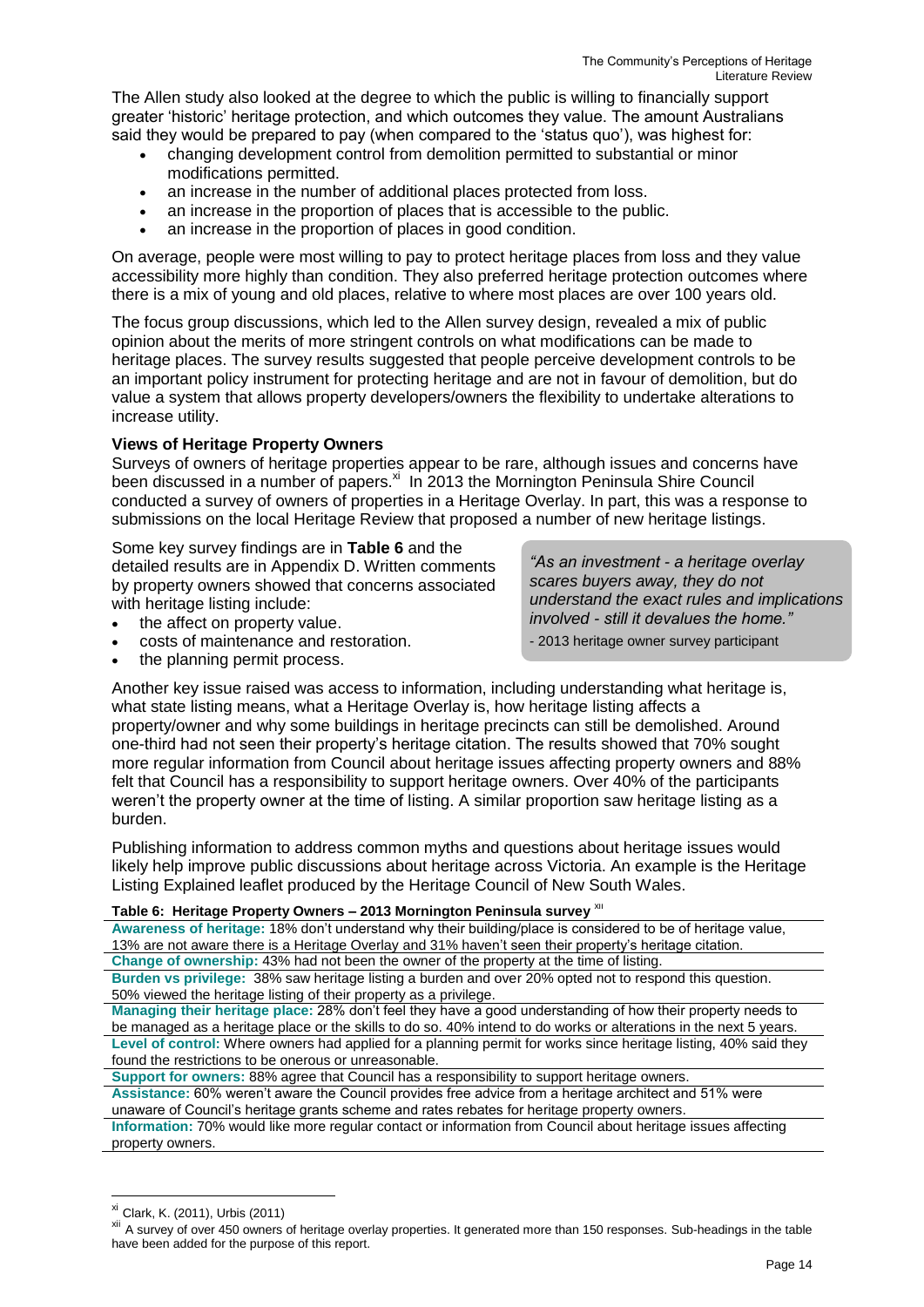#### **3.7 What is the expected role of government?**

#### **The expected role of government**

- The public is mainly unaware of the role of different levels of government in heritage protection.
- A federal government role in helping people to link their own history with Australia's national heritage and in providing best practice to other levels of government.
- Owners of heritage properties seek guidance and support on heritage issues.

*properties that fall under overlays, to receive clear and detailed information from the shire outlining what this means and how it impacts on the property and its owner."* - 2013 heritage owner survey participant

*"It would be valuable for owners of* 

The Deakin and Allens research and Mornington Shire Council survey provide a few insights on the expected role of government.

McDonald (2011a) notes that it was clear through the focus groups that the public is largely unaware of the roles that different tiers of government play in heritage protection.<sup>31</sup>

The results of the 2010 national survey, as shown in **Figure 4,** suggest that an expected Federal Government role is in helping individuals to link their own history with Australia's national heritage and providing best practice to other levels of government. There was a low level of support for more direct Federal Government actions such as providing funding and legal protection.

The government is an important source when looking for information about some aspect of heritage, especially through the internet, libraries and museums (see Figure 5 in Appendix B).

**How big is Victoria's heritage?**

**1 World Heritage Site** 

**28 National Heritage List** places

**40+ Commonwealth Heritage List** places

**2,300+** places on the **Victorian Heritage Register**

**160,000+** individual properties covered by local government individual or precinct **Heritage Overlay** controls

**55,000+** buildings built before 1900

**240,000+** buildings built before 1940

Source: Heritage Victoria, October 2014

Most Deakin focus group participants were engaged with heritage, and active in its preservation at least on a personal level. What they sought was guidance for their activities and guidance on issues where required.<sup>32</sup> The 2010 survey results show that people believe every Australian should be able to protect the parts of their heritage important to them, and they disagree that only things that are important to all Australians should be protected (see Table 8 in Appendix B).

The Mornington Peninsula Shire Council survey indicates that property owners of heritage listed properties believe that Council has a responsibility to support them. Other issues identified included addressing how new buildings fit with the character of the area, the preservation of public areas around heritage properties, recognising local restorations and promoting heritage.

The Allen survey findings indicated that development controls are seen as an important policy tool for protecting historic heritage but that people value a system that allows property developers/owners the flexibility to undertake modifications to increase utility.

Figure 4: Public preferences for the Australian government's role with heritage xill



xiii Based on 2,011 responses collected in 2010 Deakin survey.

<u>.</u>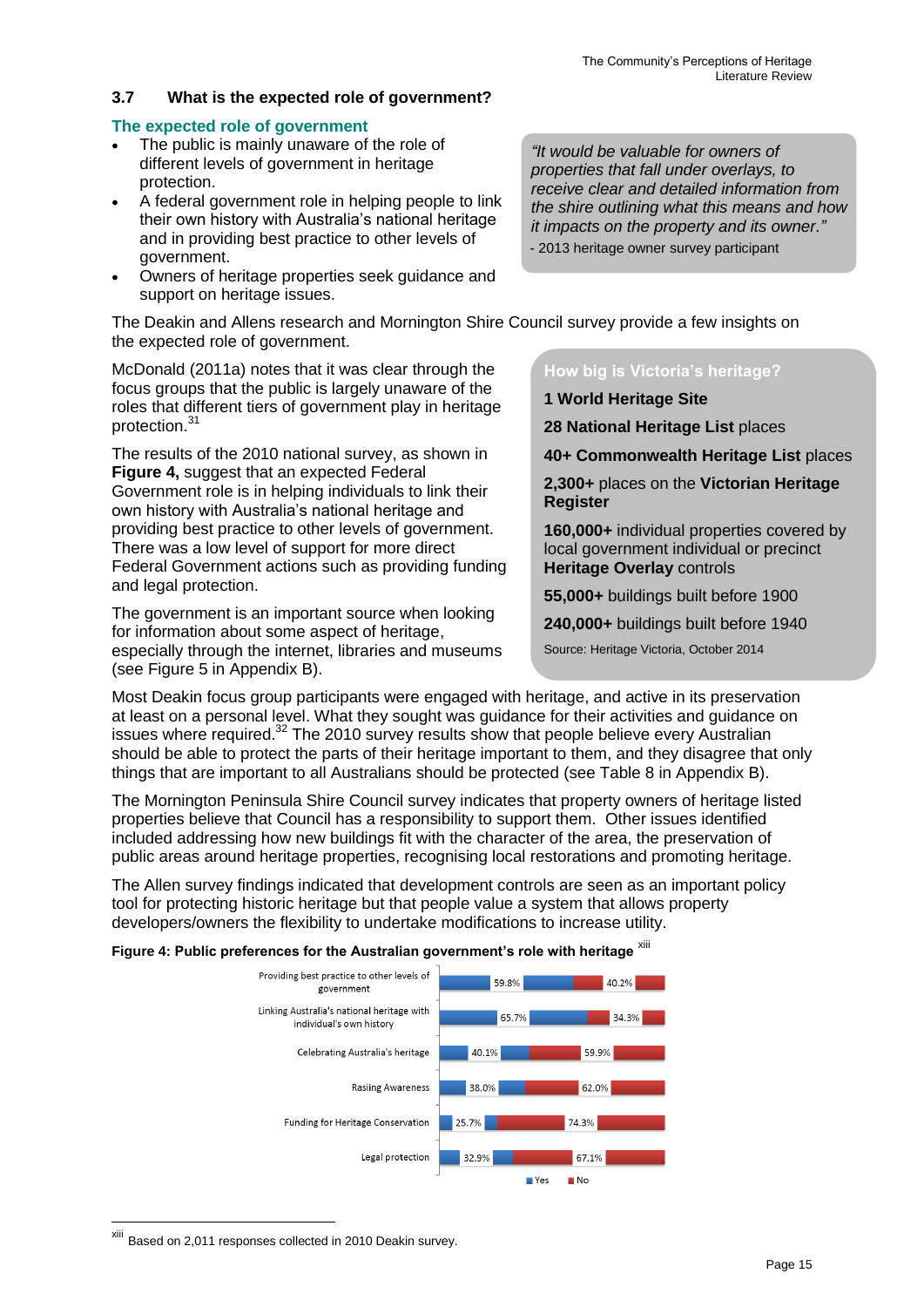#### **3.8 Are expectations being met?**

#### **Education and Information**

 A feeling that not enough is being done, particularly in the way of education and recognition.

#### **Preservation and Protection**

- Recognition of a shared obligation between people and official agencies for heritage management.
- The 2005 Allen survey indicated most felt that not enough was being done across Australia to protect historic heritage. No recent survey has been conducted.

*"I think the problem is that there's not enough education about it at school for anyone to really have a clear – I mean, I'm sure everyone here loves this country but at school […] I can't even tell you off the top of my head when Australia was founded. I think it was in 17-something, but that's it."*

- Hugh, male, 25-years-old focus group

In the 2006 Deakin focus group discussions, most felt not enough was being done to educate Australians about heritage issues. Australia's history was acknowledged as short compared with other countries, and it was regrettable that it has taken time for Australians to value what is Australian and recognise what needs to be protected for the future.<sup>33</sup>

Younger participants described feeling ignorant about heritage matters. They felt they lacked knowledge and understanding of the various aspects of Australian history and heritage, including their own personal heritage.<sup>34</sup> All the ethnic groups felt the need to learn more about our heritage – both in terms of their country or birth/family origins and where they grew up as well. Cultural diversity and indigenous art and culture were felt to be under-recognised.<sup>35</sup>

In terms of the [Federal] Government's role in heritage management, 51% of the 2010 Deakin survey respondents felt about the right amount was being done given other priorities and 8% felt that too much was being done. McDonald (2011a) notes that in context, the result may reflect the recognition of a shared obligation between the people and official agencies for heritage management. People accepted that it was largely up to individuals to drive heritage protection, especially at the local, personal level.<sup>36</sup>

The 2005 Allen survey asked for people's views on the adequacy of protection for 'historic' heritage. Participants were given an estimate of 20-year outcomes for historic heritage based on maintaining the level of state/territory and federal government funding and programs at that time. The results showed the majority of Victorians (65%) felt not enough was being done to protect historic heritage across Australia. Their preference for where additional money could be spent was on education about heritage, looking after historic heritage, protecting non-built heritage, and improving accessibility to historic places. The detailed results are in Appendix C.

As discussed earlier, many favoured aspects of heritage are 'experiential'. In the 2005 Allen survey, 72% of Victorian participants either didn't know what heritage activities were taking place in their local area or neither agreed or disagreed.

#### **The Relative Importance of Heritage**

In the 2006 Deakin focus groups, an effort was made to get participants to think about the importance of heritage issues in comparison to other issues such as health and education. Participants placed food, health and economic matters first, but it was a difficult trade-off.<sup>37</sup>

McDonald (2011b) identified that a pragmatic view was possible, but most would be very uncomfortable about reducing expenditure and support for heritage matters. He suggests that attempts to have the public put a monetary value of heritage, or have the public "rank" heritage protection among a list of government funding priorities (e.g. Heritage Council Ireland, 2007) do not seem to fit with the personalised way that respondents in the research thought of heritage.<sup>38</sup>

*"Well, heritage is important […] and I wouldn't ever like to see it go, but if it became between that and a decent health scheme, for everybody, I'd have to go with the health scheme. But that doesn't mean I don't think it's important to retain our heritage. I'd really hope there'd be enough resources to do both."*

- Sylvia, female, 46 years + focus group

#### **Table 7: Public Attitudes to Heritage in Victoria – 2005 Allens survey**

**Awareness:** 41% did not know what heritage activities are taking place in their local area, 31% were neutral. **Information:** 21% think there's never any information available on heritage topics of interest to them and 39% neither agreed or disagreed. This result is Australia-wide as state level results were not published.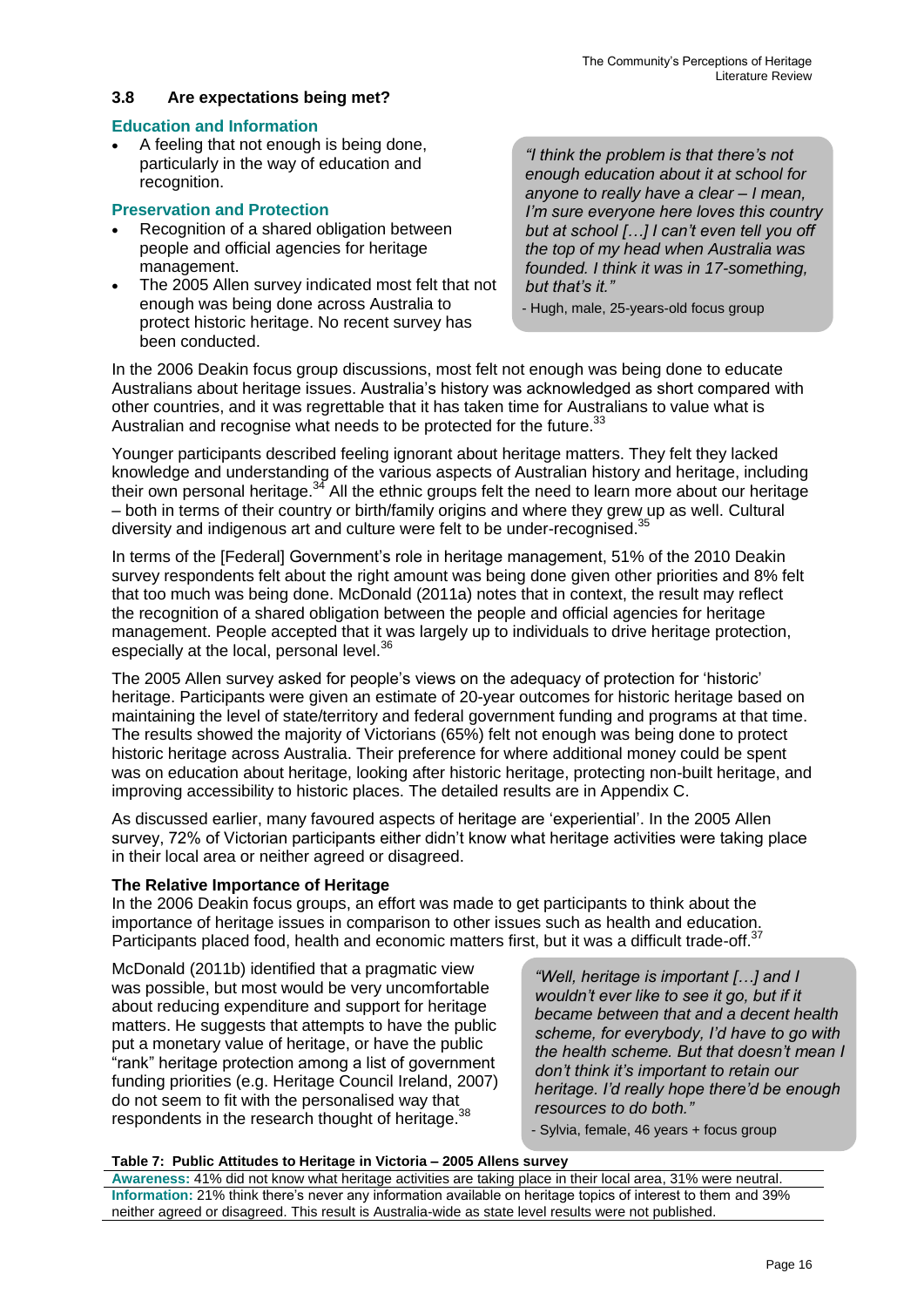## **4. Considerations for Communication Plans**

Based on the review of existing research, the following key issues should be considered in the Heritage Council of Victoria's and Heritage Victoria's communication plans and activities.

A list of existing tools and techniques used by the Heritage Council and Heritage Victoria, and some examples of those undertaken by other organisations are included in Appendix E.

#### **1. Improving public discussions about heritage**

Heritage is a term many people have difficulty defining. This hampers public discussions about heritage. Communicating how broad heritage is and how it relates to people's lives is a key area where government can help improve conversations. Some aspects of heritage are less understood because less public attention is given to them. Continuing to highlight and promote these aspects is important.

#### **2. Relating activities to the public's broader view of heritage**

What the public considers 'heritage' to be, includes many items (e.g. cultural festivals, flora, fauna, waterways) that do not fall under the Heritage Act. There is scope to further communicate the role of the Heritage Council and Heritage Victoria within the context of public's broader understanding of heritage.

#### **3. Fostering greater public involvement in heritage**

There is a clear public preference for 'living history' and interaction. Leisure activities and participating in cultural festivals, while not viewed as heritage-related participation, can spur interest and enthusiasm when the experience is positive. Continuing to support activities that promote events and tourism to create public connections with heritage through experiences, storytelling and celebrations, is likely to be effective and popular.

A challenge to greater public involvement in overt heritage-related behaviours is to help people express their heritage interests and connect with others who share them. People feel they do not know enough about their own culture, and even less about other cultures, to qualify them to suggest or support protection.<sup>39</sup> This could be aided by supporting communications tools and activities that help people to connect with their own heritage and other people's heritage and then helping them to celebrate that heritage.<sup>40</sup>

As an overall principle, to increase public interest in and involvement with any particular element, that element needs to be related to the factors people see as being critical. That is, the element needs to be positioned as irreplaceable, personally relevant, important to the future and important to many/all Australians.

Heritage-related media, particularly television shows, are the most frequent way people participate in heritage. A general internet search was the most preferred method of accessing information about some aspects of heritage. Continuing to work with media agencies to promote heritage will be important. The Heritage Victoria website and new Heritage Council of Victoria website are important tools in supporting access to information on heritage topics of interest to key target groups.

The preferred communication message aimed at raising public involvement in heritage was 'Heritage is about understanding the good and bad in our past and what it means for our present and future' (see Figure 1 in Appendix B).

#### **4. Supporting owners of heritage properties**

Existing and potential property owners are important heritage stakeholders and a key target group. Engagement of these stakeholders is critical to fostering the preservation of heritage. It is important to support the information needs of this group and address common questions and myths. A range of tools and techniques should be used to target this group.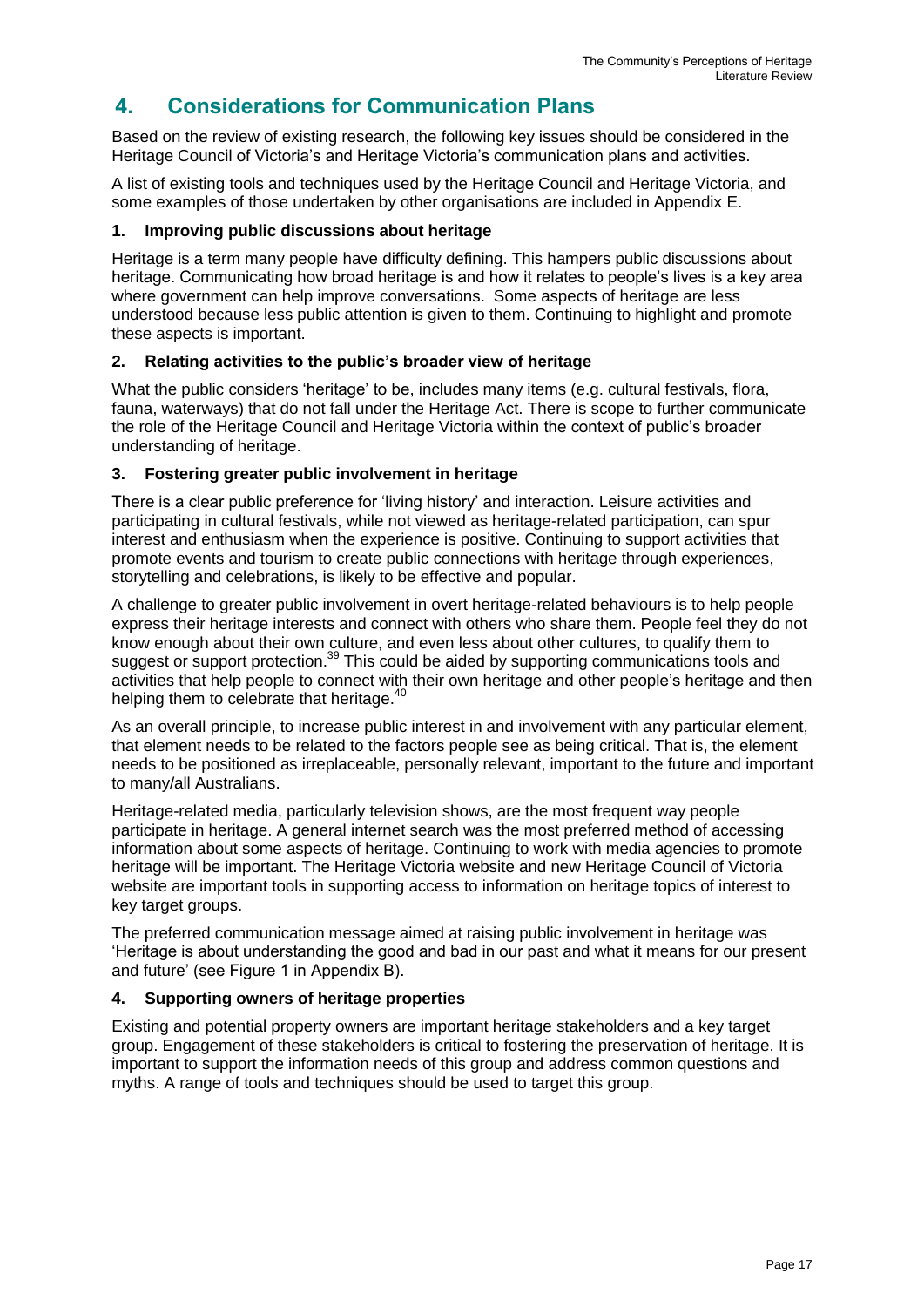## **5. Further Research**

An aim of this literature review is to identify any gaps in research on public attitudes towards heritage in Victoria and what, if any, further research should be conducted. **Table 8** identifies the range of topics examined in Australia and overseas and where some findings are available at a Victorian state level. Some general observations are:

- There is limited information on the Victorian public's attitudes to heritage, and in particular the views of owners of heritage places.
- Studies in Australia have had a focus on public attitudes to Australia's national heritage and on gauging attitudes to the protection of heritage.
- Research overseas has a greater emphasis on understanding who is participating in heritage and how to better engage with excluded groups, particularly at a local level.

The following suggestions are provided to assist in considering areas of further research:

#### **1. Data on economic and social benefits of heritage**

Work with other heritage agencies in Australia to gather, analyse and disseminate existing data on the impact of cultural heritage. In particular, the economic benefits of heritage are not widely understood by the Australian public. A survey similar to that developed for the 'Cultural Heritage Counts for Europe' project currently underway could be utilised. <http://blogs.encatc.org/culturalheritagecountsforeurope/outcomes/>

#### **1. Sense of place and local distinctiveness**

Undertake research to explore the role that the historic environment plays in local distinctiveness and creating a stronger sense of place, potentially using a methodology similar to the 2009 study for English Heritage.

#### **2. Public attitudes to Victoria's 'state' heritage**

Undertake research with the Victorian public to examine attitudes to Victoria's state heritage and examine ways in which the sector can broaden participation in heritage and the historic environment. The involvement of other agencies with responsibility for the protection and celebration of other elements of cultural and natural heritage would be beneficial.

#### **3. National research and data**

- 3.1. Advocate for continued large-scale national research on public attitudes to Australian heritage. Actions in the draft Strategy for Australia's Heritage seek to broaden community engagement in the identification, protection and celebration of heritage. The notion that 'heritage' can change and the impact of actions to promote greater participation in heritage should continue to be monitored.
- 3.2. Advocate for a national commitment to a cultural heritage data and research program on the economic and social benefits of heritage, strengthened by input from State and Local Government. An example is that undertaken by English Heritage in support of the annual 'Heritage Counts' publication.

#### **4. Survey of heritage property owners**

Undertake a specific survey of owners of heritage properties to identify how to better meet the information needs of this key stakeholder group and clarify the most significant issues and misconceptions to better target communications.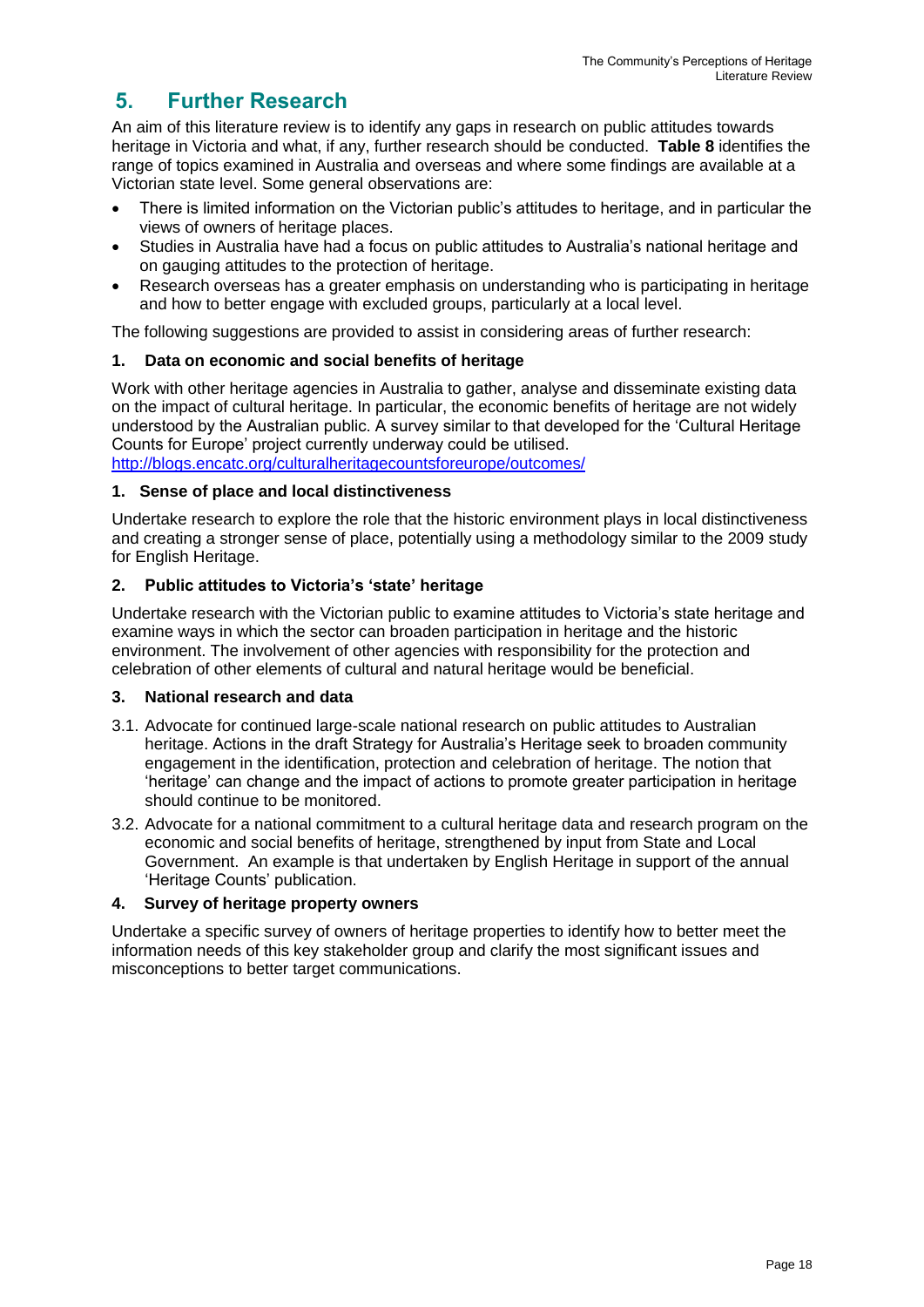**Table 8: Key topics of research on public attitudes to heritage** 

| <b>Topics</b>                                                     | <b>Victoria</b>           | <b>Australia</b>       | <b>Ireland</b>          | <b>England</b>     | <b>Scotland</b>           |  |
|-------------------------------------------------------------------|---------------------------|------------------------|-------------------------|--------------------|---------------------------|--|
| (State/Local)<br>Understanding of and interest in heritage        |                           |                        |                         |                    |                           |  |
|                                                                   | $\checkmark$              | $\sqrt{1}$             | ✓                       |                    |                           |  |
| Meaning of heritage                                               |                           | ✓                      | $\overline{\checkmark}$ | ✓<br>$\checkmark$  | $\checkmark$ (natural)    |  |
| Elements of heritage                                              | $\pmb{\times}$            |                        |                         |                    | $\checkmark$ (natural)    |  |
| What underlies people's decisions<br>on what constitutes heritage | $\mathcal{V}^1$           | $\mathbf{v}^1$         | ×                       | ×                  | $\pmb{\times}$            |  |
| Interest in heritage                                              | $\checkmark$              | $\checkmark$           | ✓                       | $\checkmark$       | $\mathbf x$               |  |
| General attitudes to heritage                                     | $\sqrt{2}$                | ✓                      | ✓                       | $\checkmark$       | $\checkmark$ (natural)    |  |
| Relative importance of heritage                                   | $\checkmark$              | $\sqrt{1}$             | ✓                       | ×                  | ×                         |  |
| Role of local heritage and biggest<br>issues                      | $\boldsymbol{\mathsf{x}}$ | ×                      | ×                       | $\checkmark$       | ×                         |  |
| Sources of information / education                                | $\boldsymbol{\mathsf{x}}$ | $\checkmark$ (in part) | ✓                       | $\checkmark$       | ×                         |  |
| What can be done to make heritage<br>more relevant / accessible   | $\mathbf x$               | ×                      | $\mathbf{x}$            | $\checkmark$       | ×                         |  |
| Participation in heritage-related activities                      |                           |                        |                         |                    |                           |  |
| Participation in heritage                                         | ×                         | ✓                      | ✓                       | ✓                  | ×                         |  |
| Perceived distance from heritage<br>sites and type                | $\boldsymbol{\mathsf{x}}$ | ×                      | $\checkmark$            | ✓                  | ×                         |  |
| Reasons for visitation                                            | $\boldsymbol{\mathsf{x}}$ | ✓                      | ✓                       | $\pmb{\times}$     | ×                         |  |
| Reasons for non-visitation / barriers                             |                           |                        |                         |                    |                           |  |
| to participation                                                  | $\boldsymbol{\mathsf{x}}$ | ×                      | ×                       | $\checkmark$       | ×                         |  |
| <b>Protection of heritage</b>                                     |                           |                        |                         |                    |                           |  |
| Importance of protecting heritage                                 | $\sqrt{2}$                | $\checkmark$           | ✓                       | $\checkmark$       | $\checkmark$ (natural)    |  |
| Perceived benefits of protecting<br>heritage                      | $\sqrt{2}$                | ✓                      | ✓                       | $\checkmark$       | $\boldsymbol{\mathsf{x}}$ |  |
| What heritage aspects are most<br>important to protect            | $\boldsymbol{\mathsf{x}}$ | $\checkmark$           | $\checkmark$            | ×                  | ×                         |  |
| Factors that affect the relative<br>importance of heritage items  | $\pmb{\times}$            | ✓                      | ×                       | $\pmb{\times}$     | ×                         |  |
| Attitudes to heritage protection                                  | $\sqrt{2}$                | $\checkmark$           | $\checkmark$            | $\checkmark$       | ×                         |  |
| Responsibility for heritage                                       | $\boldsymbol{\mathsf{x}}$ | $\checkmark$ (in part) | ✓                       | $\mathbf{x}$       | ×                         |  |
| <b>Funding for heritage</b>                                       |                           |                        |                         |                    |                           |  |
| Is the Government doing enough                                    | $\pmb{\times}$            | $\checkmark$ (in part) | ×                       | ×                  | ×                         |  |
| Willingness to pay                                                | $\boldsymbol{\mathsf{x}}$ | $\sqrt{2}$             | $\overline{\checkmark}$ | $\pmb{\times}$     | $\boldsymbol{\mathsf{x}}$ |  |
| Priorities for government                                         | $\sqrt{2}$                |                        | $\checkmark$            | $\checkmark$       |                           |  |
| expenditure                                                       |                           | $\checkmark$ (in part) |                         |                    | $\checkmark$ (natural)    |  |
| <b>Segments</b>                                                   |                           |                        |                         |                    |                           |  |
| Gender                                                            | $\boldsymbol{\mathsf{x}}$ | ✓                      | ✓                       | ✓                  | ✓                         |  |
| Age                                                               | $\checkmark$              |                        |                         | $\checkmark$       | ✓                         |  |
| Non-English Speaking Background<br>/ Indigenous                   | $\mathcal{V}^1$           | ✓                      | ×                       | $\checkmark$ (BME) | ×                         |  |
| <b>Social Class</b>                                               | $\boldsymbol{\mathsf{x}}$ | ×                      | ✓                       | $\checkmark$       | $\pmb{\times}$            |  |
| Region                                                            | $\boldsymbol{\mathsf{x}}$ | ×                      | ✓                       | $\checkmark$       | ×                         |  |
| Presence of Children                                              | $\pmb{\times}$            | $\mathbf x$            | ✓                       | ✓                  | $\boldsymbol{\mathsf{x}}$ |  |

1. 2006 Deakin focus group (Metro Melbourne)

2. 2005 Allen survey – historic heritage only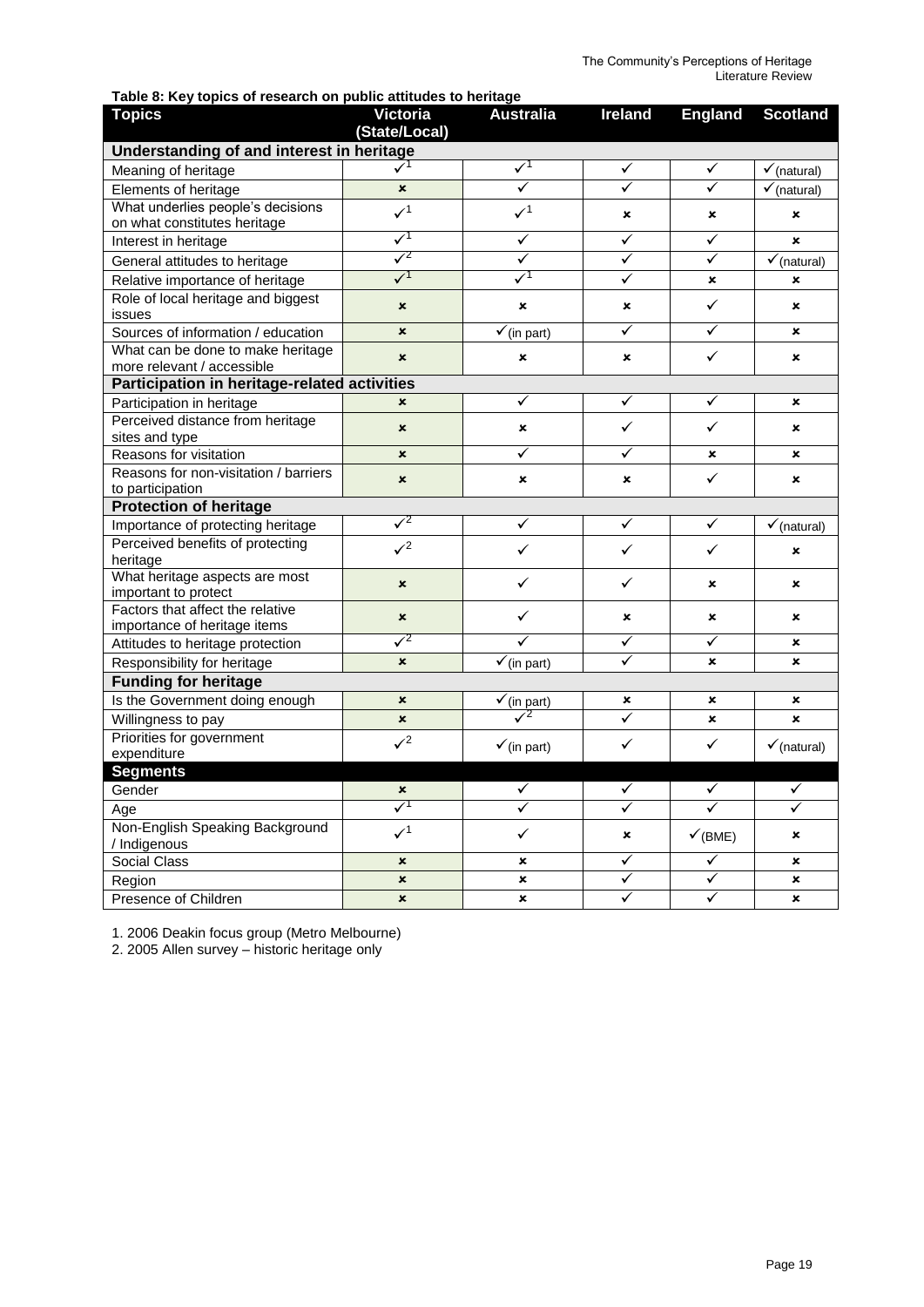## **6. Bibliography**

#### **Strategies**

Commonwealth of Australia (2014). *A Strategy for Australia's Heritage: Draft for consultation*, Department of the Environment, Canberra

#### **Reports**

- Allen Consulting Group (2005). *Valuing the Priceless: The Value of Historic Heritage in Australia, research report 2*, prepared for the Heritage Chairs and Officials of Australian and New Zealand.
- AMION Consulting and Locum Consulting (2010). *Impact of Historic Environment Regeneration*, London: English Heritage.
- Bdrc Continental (2012). *Visitor Attractions Trends in England 2012: Annual Report for Heritage Counts* London: English Heritage.
- CEBR Centre for Economics and Business Research (2007). *Summary report: Attending Heritage Sites: a quantitative analysis of data from the Taking Part Survey*. London: English Heritage.
- Colmar Brunton Market Research (2004). *Distinctively Australian Market Research: Quantitative Findings*. Canberra: Department of Environment and Heritage.
- McDonald, H. (2010a). *National Survey of Public Attitudes to Australian Heritage: Final Report*. Melbourne: Deakin University. [unpublished]
- McDonald, H. (2010b). *National Survey of Public Attitudes to Australian Heritage: Overview of Research 2007-2010*. Melbourne: Deakin University. [unpublished]
- McDonald, H. (2006). *Understanding Public Involvement with Australian Heritage: Final Research Report*. Melbourne: Deakin University. [unpublished]
- EPPI Centre and Matrix Knowledge Group (2010). *Understanding the Drivers of Engagement in Culture and Sport.* London: Department for Culture, Media and Sport.
- FreshMinds (2007). *Culture on Demand: Ways to engage a broader audience*. London: Department for Culture, Media and Sport.
- George Street Research (2005). *Promoting key messages about the natural heritage national baseline survey of public attitudes*. Scottish Natural Heritage Commissioned Report No.110 (ROAME No. F04AB09).
- Heritage Lottery Fund (2012). *Values and Benefits of Heritage: A Research Review*. London: Heritage Lottery Fund.
- Historic Environment Forum (2013). *Heritage Counts 2013 England*. London: English Heritage
- Keith Simpson and Associates, Lansdowne Market Research, Optimize Consultants and the Heritage Council (2007). *Valuing Heritage in Ireland.* Kilkenny: The Heritage Council.
- Millward Brown IMS (2006). *Heritage Week – Public Awareness and Attitude Survey January 2006: A Review of Findings.* Kilkenny: The Heritage Council.
- MORI (2003). *Making Heritage Count?* London: English Heritage, Department for Culture, Media and Sport and the Heritage Lottery Fund
- Mornington Peninsula Shire Council (2013). *Heritage Place Owners Survey Results*. Mornington Peninsula Shire Council.
- Newcastle University and Bradley Research & Consulting (2009). *Sense of Place and Social Capital and the Historic Built Environment*. London: English Heritage
- RDS Consulting (2003). *Historic Scotland Stakeholder Research*. Scottish Executive.
- Sinclair Knight Mertz (2007). *Analysis of the Value of Heritage to the City of Ballarat*. Ballarat: City of Ballarat.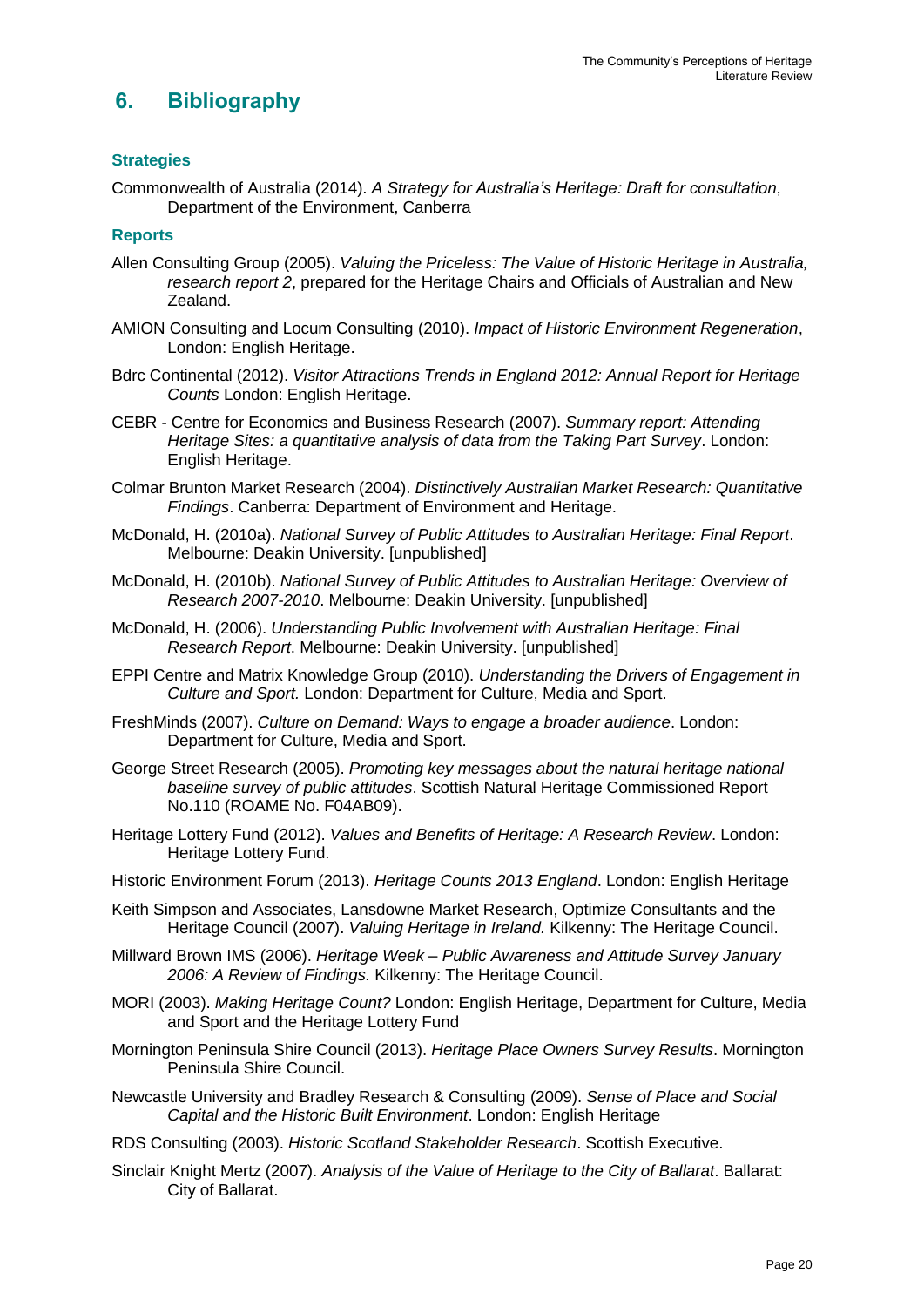- The Heritage Council (2000). *Policy Paper on Heritage Awareness in Ireland*. Kilkenny: The Heritage Council
- Urbis (2011). *Literature Review of Economic and Financial Impacts of Heritage Listing*. Gold Coast City Council

#### **Papers**

- Clark, K. (2011). *'Only Connect' – The Social, Economic and Environmental Benefits of Heritage*. Canberra: Department of Environment.
- Commonwealth of Australia (2012). *Australian Heritage Strategy: Public Consultation Paper*. Canberra: Department of Sustainability, Environment, Water, Population and Communities.
- Johnston, C. (2011). *What are the community expectations for heritage protection?* Canberra: Department of Sustainability, Environment, Water, Population and Communities.
- McDonald, H. (2011a). Essay: *What are the community expectations for heritage protection?* Canberra, Department of Sustainability, Environment, Water, Population and Communities.
- McDonald, H. (2011b). Understanding the antecedents to public interest and engagement with heritage, in *European Journal of Marketing* Vol. 45 No. 5, 2011, Emerald Group Publishing Limited, pp. 780-804.
- McDonald, H. (2007). Understanding public involvement with Australian heritage: a qualitative study using repertory grid analysis, in *AM 2007: Marketing theory into practice: 2007 Academy of Marketing Conference,* Kingston Business School, Surrey, England, pp. 1- 14.
- Tonkin, S. (2011). Essay: *'What is Heritage?'* Canberra, Department of Sustainability, Environment, Water, Population and Communities.